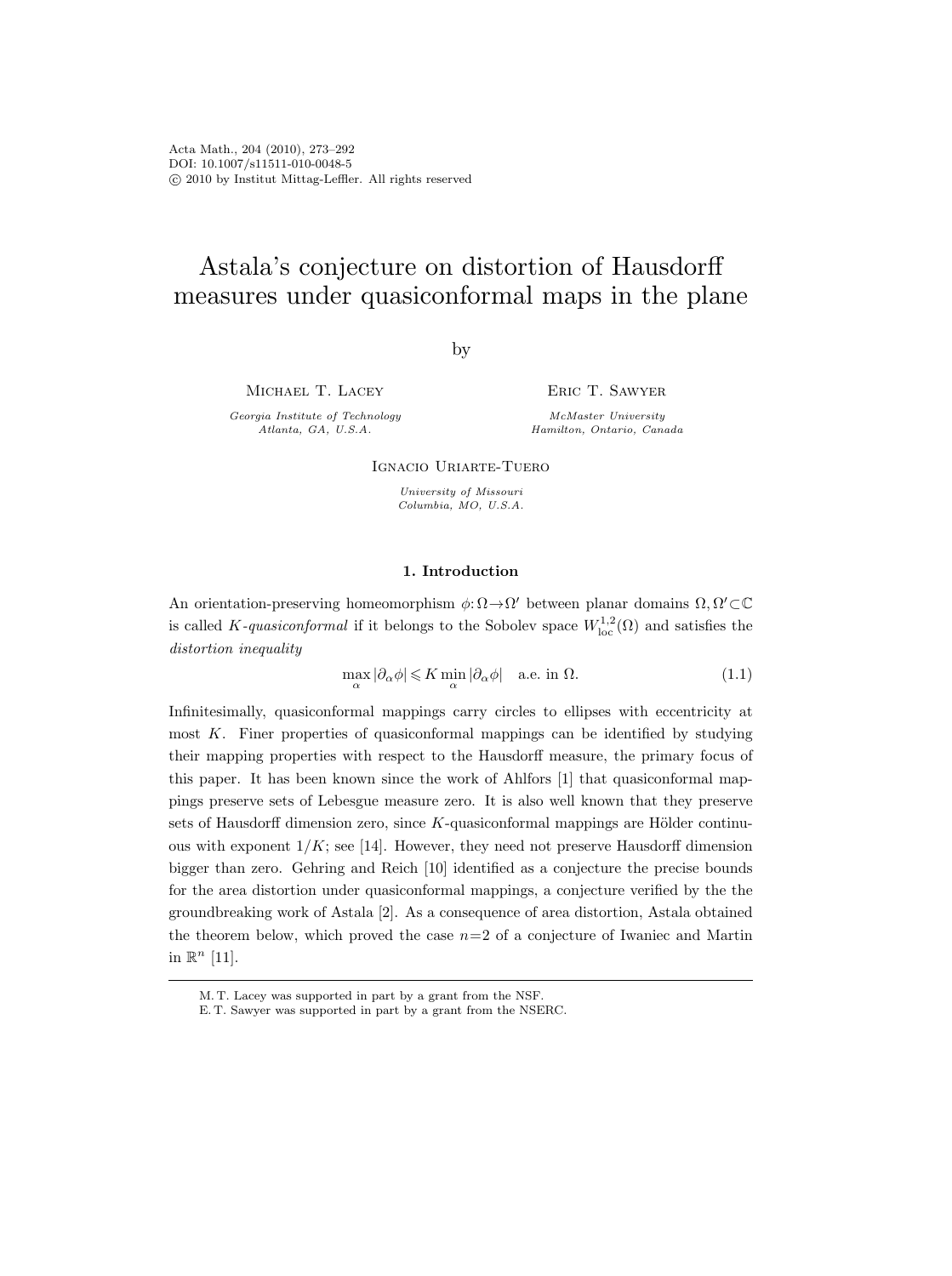ASTALA'S HAUSDORFF DIMENSION DISTORTION THEOREM 1.1. For any compact set E with Hausdorff dimension  $0 < t < 2$  and any K-quasiconformal mapping  $\phi$  we have

$$
\frac{1}{K}\left(\frac{1}{t}-\frac{1}{2}\right) \leq \frac{1}{\dim(\phi E)} - \frac{1}{2} \leq K\left(\frac{1}{t}-\frac{1}{2}\right). \tag{1.2}
$$

Finally, these bounds are optimal, in that equality may occur in either estimate.

The question that we study concerns refinement of the left-hand endpoint above. Can it be improved to the level of Hausdorff measures  $\mathcal{H}^t$ ? Indeed, this is the case. The next theorem, the main result of this paper, answers in the affirmative Astala's Question 4.4 in [2].

MAIN THEOREM 1.2. If  $\phi$  is a planar K-quasiconformal mapping,  $0 \le t \le 2$  and

$$
t' = \frac{2Kt}{2 + (K - 1)t},
$$

then we have the following implication for all compact sets  $E\subset\mathbb{C}$ :

$$
\mathcal{H}^t(E) = 0 \quad implies \quad \mathcal{H}^{t'}(\phi E) = 0. \tag{1.3}
$$

Since the inverse of a K-quasiconformal mapping is also a K-quasiconformal mapping, the following refinement of the right-hand endpoint in (1.2) follows: for a compact set F, we have that  $\mathcal{H}^{t'}(F) > 0$  implies  $\mathcal{H}^{t}(\phi F) > 0$ .

The above theorem is sharp in two senses. Firstly, the hypothesis  $\mathcal{H}^{t}(E)=0$  cannot be weakened to  $\mathcal{H}^{t}(E) < \infty$  while keeping the same conclusion (i.e. the statement " $\mathcal{H}^{t}(E) < \infty$  implies  $\mathcal{H}^{t'}(\phi E) = 0$ " under the same conditions as in Theorem 1.2, which has a weaker hypothesis than Theorem 1.2 and hence is a stronger statement than Theorem 1.2, is false). Secondly, if we keep the hypothesis  $\mathcal{H}^{t}(E)=0$ , the conclusion  $\mathcal{H}^{t'}(\phi E)=0$  cannot be strengthened, to Hausdorff measure zero with respect to a gauge. For any gauge function  $h$  satisfying

$$
\lim_{s \to 0} \frac{s^{t'}}{h(s)} = 0,
$$

there exists a compact set E and a K-quasiconformal mapping  $\phi$  with  $\mathcal{H}^{t}(E)=0$  but  $\mathcal{H}^{h}(\phi E) = \infty$ . See Theorem 1.7(a) in [25] for the relevant examples.

Some instances of this theorem are known, and have connections to significant further properties of quasiconformal maps. Note that the above classical result of Ahlfors asserts that the theorem is true when  $t=2$ , while the theorem is obviously true when  $t=0$ , since  $\phi$  is a homeomorphism. In fact, for the Lebesgue measure, there is the following precise quantitative bound due to [2] for a properly normalized K-quasiconformal mapping  $\phi$ :

$$
|\phi E| \leqslant C |E|^{1/K}.
$$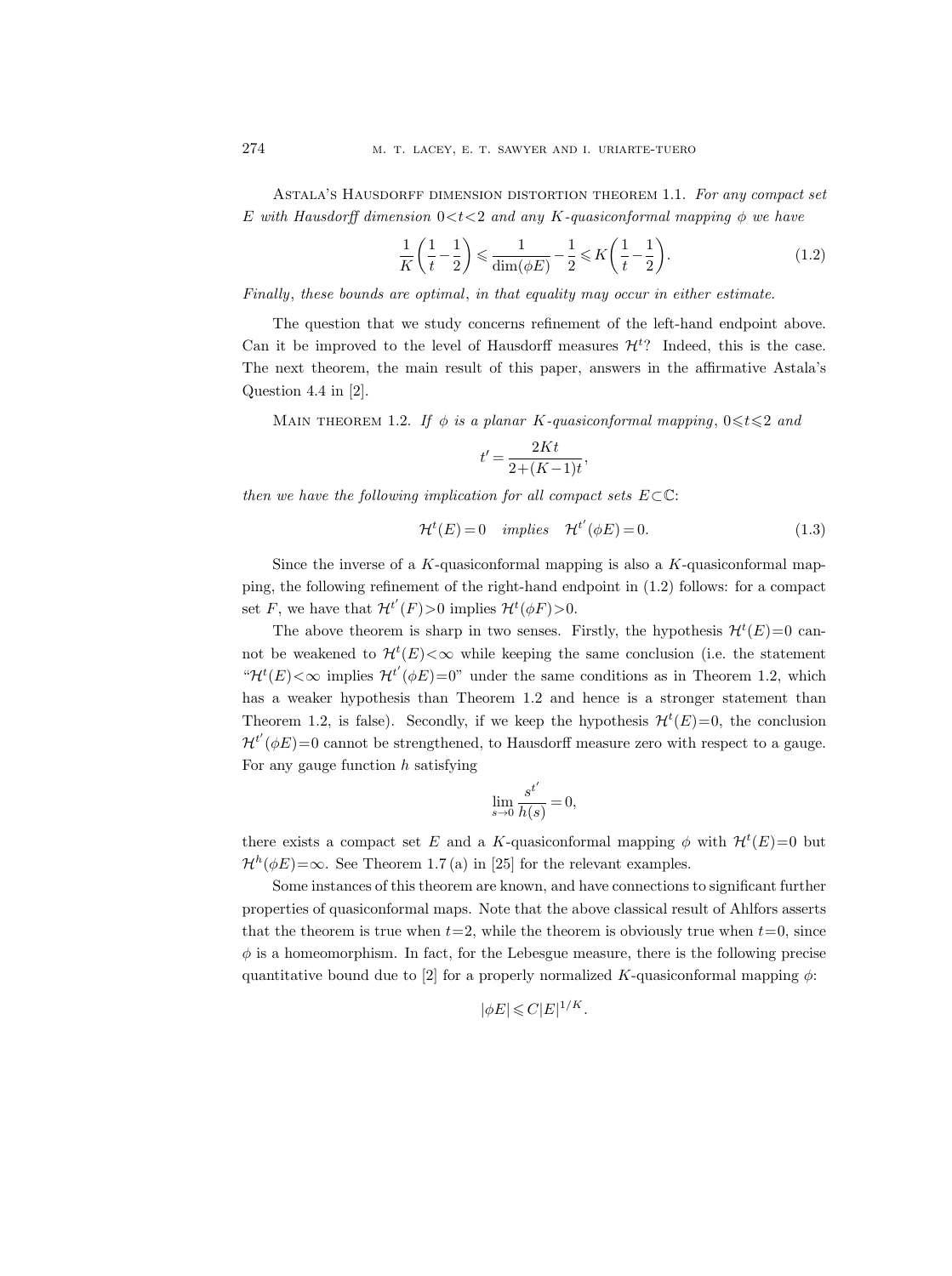This bound leads to the sharp Sobolev regularity estimate  $\phi \in W^{1,p}_{loc}(\mathbb{C})$  for every

$$
p < \frac{2K}{K-1}.
$$

A positive answer was also given for the special case  $t'=1$  (hence  $t=2/(K+1)$ ) in [3]. This special case is important due to its applications towards removability of sets for bounded K-quasiregular mappings, i. e. a quasiconformal analogue of the celebrated Painlevé's problem. We refer the reader to  $[23]$  and  $[3]$  for details. The same paper  $[3]$ contains other related results, as does Prause [19].

Let us give an overview of the proof and the paper. The highest levels of the argument follow a familiar line of reasoning. Matters are reduced to the case of small dilatation in Lemma 2.1. Thus, we take a compact set  $E$  with  $t$ -Hausdorff measure equal to zero and a K-quasiconformal map  $\phi$ . To provide the conclusion that the t'-Hausdorff measure of  $\phi E$  is zero, we should exhibit a covering of  $\phi E$  by (quasi)disks that is arbitrarily small in  $\mathcal{H}^{t'}$ -measure. To do this we should begin with a corresponding covering of E that is small in the  $\mathcal{H}^t$ -measure. The first novelty is that we show that this can be done with certain dyadic cubes (denoted  $P \in \mathcal{P}$  below) that admit one key additional feature, that they obey a t-packing condition described in Proposition 2.2.

Associated with  $P$  is a measure  $w_{t,P}$ , defined in (2.6), which exhibits "t-dimensional" behaviour, reflective of the t-packing condition. The second novelty is that the Beurling operator, and more generally a standard Calderon–Zygmund operator, is bounded on  $L^2(w_{t,\mathcal{P}})$ ; see Proposition 2.3. This fact does not follow from standard weighted theory of singular integrals, but this new class of measures have enough additional combinatorial structure that a proof of this fact is not difficult to supply.

The mapping  $\phi$  is then factored into  $\phi = \phi_1 \circ h$ , where  $\phi_1$  is the "conformal inside" part and h is the "conformal outside" part. The conformal inside part admits a relevant estimate that can be found in [3], and is recalled below. The relevant estimate on the conformal outside part is new, and uses in an essential way the two novelties just mentioned. See the proof of Lemma 5.2. It uses Astala's approach for distortion of area [2]. The conformal inside/outside order of the factorization  $\phi = \phi_1 \circ h$  appears also in [19].

The principal lemmas are in §2. The new lemma on approximating Hausdorff content, with control of a packing condition, namely Proposition 2.2, is given in §3. In §4 the proof of the weighted estimate for the Beurling operator, Proposition 2.3, is given. These two propositions are combined in §5.

As usual, in a string of inequalities, the letter  $C$  might denote different constants from one inequality to the next.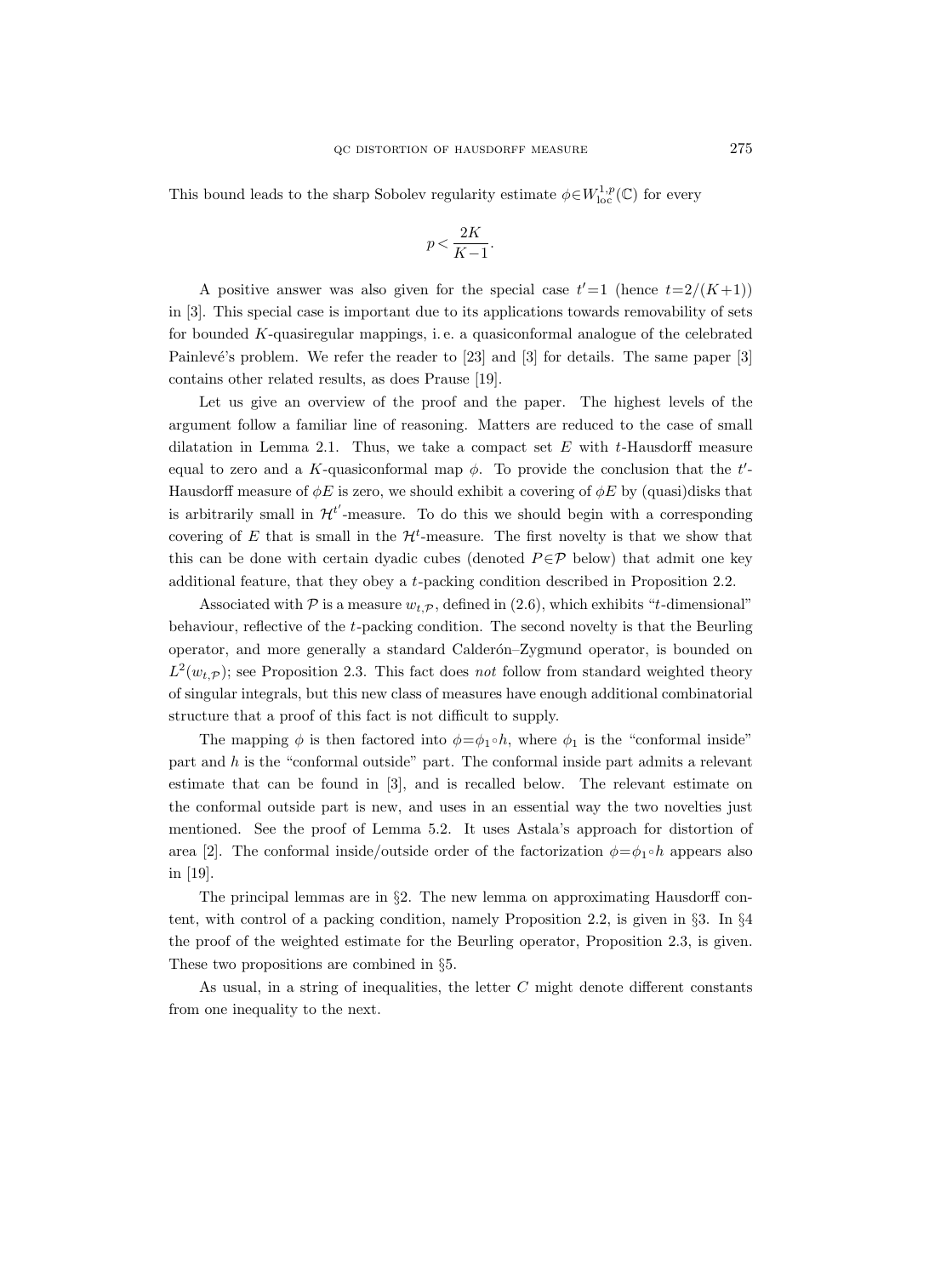Acknowledgment. All authors acknowledge affiliation and support from the Fields Institute in Toronto, during the Thematic Program in Harmonic Analysis. The first author was a George Elliot Distinguished Visitor during his stay at the Fields Institute. Part of this work was done at the Banff International Research Station, during the workshop 08w5061 Recent Developments in Elliptic and Degenerate Elliptic Partial Differential Equations, Systems and Geometric Measure Theory. The third named author would like to thank Kari Astala, Albert Clop, Guy David, Joan Mateu, Joan Orobitg, Carlos Pérez, Joan Verdera and Alexander Volberg for conversations relating to this work.

The authors also thank the referees and I. Prause for a detailed reading of the paper and many useful comments that helped to clarify the exposition.

#### 2. Principal propositions

We state the principal propositions of the paper, with the first being a restatement of the main theorem for a specific class of quasiconformal mappings, namely those of small dilatation.

LEMMA 2.1. Let  $0 < t < 2$ . Then there is a small constant  $0 < \varkappa_0 < 1$  ( $\varkappa_0 = \varkappa_0(t)$  is a decreasing function of t) so that the following holds. Let  $q: \mathbb{C} \to \mathbb{C}$  be a K-quasiconformal map with

$$
\frac{K-1}{K+1} \leqslant \varkappa_0.
$$

Then we have the following implication for all compact subsets  $E\subset\mathbb{C}$ :

$$
\mathcal{H}^t(E) = 0 \quad implies \quad \mathcal{H}^{t'}(gE) = 0,\tag{2.1}
$$

where

$$
t' = \frac{2Kt}{2 + (K - 1)t}.
$$

Proof of Theorem 1.2. We use the usual factorization of a K-quasiconformal mapping into those with small dilatation. For a fixed  $K$ -quasiconformal mapping  $g$ , we can write

$$
g = g_{\lambda} \circ \dots \circ g_2 \circ g_1,\tag{2.2}
$$

so that each  $g_i$  is  $K_i$ -quasiconformal,  $K = K_1 ... K_\lambda$ , and

$$
K_i \leqslant \frac{1+\varkappa_0}{1-\varkappa_0}
$$

for all  $i=1, 2, ..., \lambda$ , with  $\varkappa_0 = \varkappa_0(t')$ . (See [1] or [12].) It follows that the dilatation of each  $g_i$  satisfies

$$
\frac{K_i-1}{K_i+1} \leqslant \varkappa_0(t'),
$$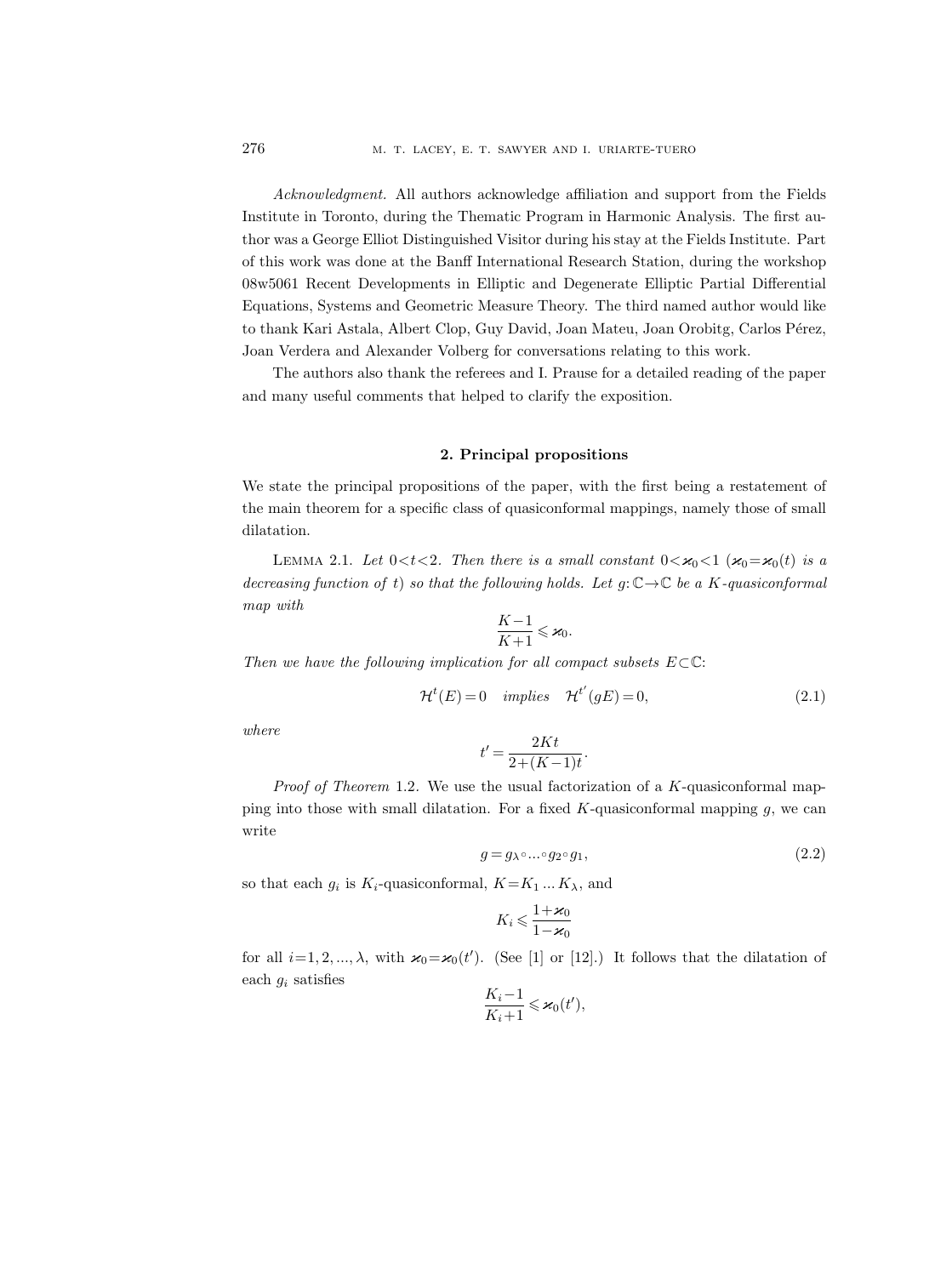that is Lemma 2.1 applies to each  $g_i$  individually.

Indeed, let us set

$$
\tau(t,K) = \frac{2Kt}{2 + (K-1)t},
$$

and inductively define  $\tau_1 = \tau(t, K_1)$ , and  $\tau_{i+1} = \tau(\tau_i, K_{i+1})$ . Let  $E \subset \mathbb{C}$  be a compact subset of the plane with  $\mathcal{H}^{t}(E)=0$ . It follows from an inductive application of Lemma 2.1 (since  $\varkappa_0(t')\leqslant \varkappa_0(\tau_i)$  for all  $i=1,2,...,\lambda)$  that we have

$$
\mathcal{H}^{\tau_j}(g_j\circ\dots\circ g_1(E))=0,\quad 1\leqslant j\leqslant\lambda.
$$

And it is easily checked that

$$
\tau_{\lambda} = \frac{2Kt}{2 + (K - 1)t},
$$

which is the dimension  $t'$  in Theorem 1.2.

We state our proposition on the approximation of Hausdorff content with the  $t$ packing condition. Let  $P$  be a finite collection of disjoint dyadic cubes in the plane. Let  $0 < t < 2$ . We denote the *t*-Carleson packing norm of  $P$  as follows:

$$
\|\mathcal{P}\|_{t\text{-pack}} = \sup_{Q} \left(\ell(Q)^{-t} \sum_{\substack{P \in \mathcal{P} \\ P \subset Q}} \ell(P)^{t}\right)^{1/t},\tag{2.3}
$$

where the supremum is taken over all dyadic cubes Q. In this formula and throughout this paper,  $\ell(Q)$  denotes the side-length of the cube Q. And we say that P satisfies the t-Carleson packing condition if  $\|\mathcal{P}\|_{t-\text{pack}} < \infty$ .

Recall that for a set E,  $0 \le s \le 2$  and  $0 < \delta \le \infty$ , one defines

$$
\mathcal{H}_{\delta}^{s}(E) = \inf \left\{ \sum_{i=1}^{\infty} \operatorname{diam}(B_{i})^{s} : E \subset \bigcup_{i=1}^{\infty} B_{i} \text{ and } \operatorname{diam}(B_{i}) \leq \delta \right\},\tag{2.4}
$$

where  $B_i \subset \mathbb{C}$  is a set and  $\text{diam}(B_i)$  denotes its diameter. Then one defines the *Hausdorff* s-measure of E to be

$$
\mathcal{H}^s(E) = \lim_{\delta \to 0} \mathcal{H}^s_{\delta}(E) = \sup_{\delta > 0} \mathcal{H}^s_{\delta}(E). \tag{2.5}
$$

The quantity  $\mathcal{H}^s_\infty(E)$  is usually referred to as the *Hausdorff content* of E.

It is well known that in the definition of Hausdorff measure, if instead of covering with balls or arbitrary sets, one covers with dyadic cubes, one obtains an equivalent measure. We will take the dyadic cubes to be closed unless otherwise stated, i.e. of the form  $[2^{-k}m_1, 2^{-k}(m_1+1)] \times [2^{-k}m_2, 2^{-k}(m_2+1)]$ , with k a non-negative integer, and  $m_1$ and  $m_2$  integers. Recall also that  $\mathcal{H}^t(E)=0$  if and only if  $\mathcal{H}^t_{\infty}(E)=0$ . For these and related facts, see e.g. [13] or [8].

Only the case  $m=2$  of the following proposition is used below. As usual, for  $a>0$ , we denote by aQ the cube concentric to the cube Q, but such that  $\ell(aQ)=a\ell(Q)$ .

 $\Box$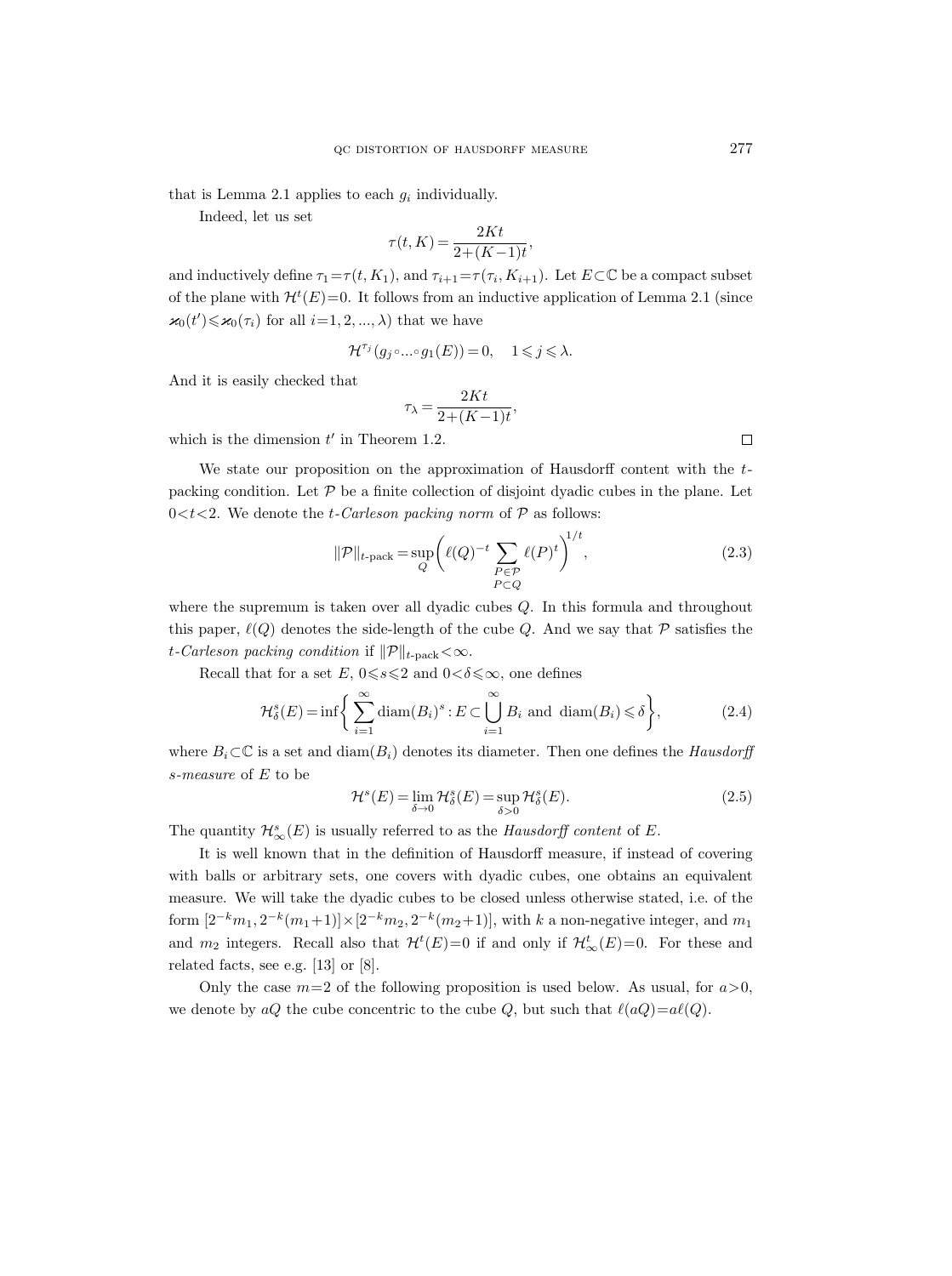PROPOSITION 2.2. Let  $m \geq 0$  be an integer. Then there is a positive constant C such that, for any compact  $E\subset (0,1)^2\subset\mathbb{C}$ ,  $0< t< 2$  and  $\varepsilon>0$ , there is a finite collection of closed dyadic cubes  $\mathcal{P} = \{P_i\}_{i=1}^N$  such that

- (a)  $2^m P_i \cap 2^m P_j = \varnothing$  for  $i \neq j$ ;
- (b)  $E \subset \bigcup_{i=1}^{N} 3 \cdot 2^m P_i;$
- (c)  $\|\mathcal{P}\|_{t\text{-}pack} \leq 1;$
- (d)  $\sum_{i=1}^{N} \ell(P_i)^t \leq C(\mathcal{H}_{\infty}^t(E)+\varepsilon).$

Given  $0 < t \leq 2$  and a collection P of pairwise disjoint dyadic cubes, we define the measure  $w_t$ <sub>p</sub> associated with  $\mathcal{P}$  by

$$
w_{t,\mathcal{P}}(x) = \sum_{j} \ell(P_j)^{t-2} \chi_{P_j}(x),\tag{2.6}
$$

where  $\chi_{P_j}$  denotes the characteristic function of  $P_j$  and  $\ell(P_j)$  denotes the side-length of  $P_j$ . Define also

$$
\overline{P} = \bigcup_{i=1}^{N} P_i.
$$
\n(2.7)

The measure  $w_t$  behaves as a t-dimensional measure, namely if Q is an arbitrary cube (dyadic or not) with sides parallel to the coordinate axes, then

$$
w_{t,\mathcal{P}}(Q) \leqslant 16\|\mathcal{P}\|_{t\text{-pack}}^t \ell(Q)^t. \tag{2.8}
$$

We will be concerned with a quasiconformal map f that is conformal outside of  $\overline{P}$ , and we will need an estimate on the diameters of  $f(P_i)$ . The map f will have an explicit expression as a Neumann series involving the Beurling operator, which we recall here. Let

$$
(\mathcal{S}f)(z) = -\frac{1}{\pi} \mathrm{p.v.} \int_{\mathbb{C}} \frac{f(\tau)}{(z-\tau)^2} dA(\tau),\tag{2.9}
$$

be the *Beurling transform*. This is an example of a standard singular integral bounded on  $L^2(\mathbb{C})$  (see [21].) The second proposition gives a weighted norm inequality with respect to the weight  $w_{t,\mathcal{P}}$  for the compression of S to the set  $\overline{P}$ , i.e. the operator  $\chi_{\overline{P}} \mathcal{S} \chi_{\overline{P}}$ , assuming that  $P$  satisfies a Carleson  $t$ -packing condition.

PROPOSITION 2.3. Let  $0 < t < 2$  and let  $\mathcal{P} = \{P_i\}_{i=1}^N$  be a collection of open dyadic cubes with pairwise disjoint triples, i.e.  $3P_i \cap 3P_j = \emptyset$  for  $i \neq j$ . Assume further that  $||\mathcal{P}||_{t\text{-pack}} \leq 1$ . Then there exists an absolute positive constant  $C=C(t)$  such that

$$
\|\mathcal{S}(\chi_{\bar{P}}f)\|_{L^2(w_{t,\bar{P}})} \leqslant C \|f\|_{L^2(w_{t,\bar{P}})}\tag{2.10}
$$

for all  $f \in L^2(\mathbb{C})$ . Moreover,  $C(t)$  is an increasing function of t.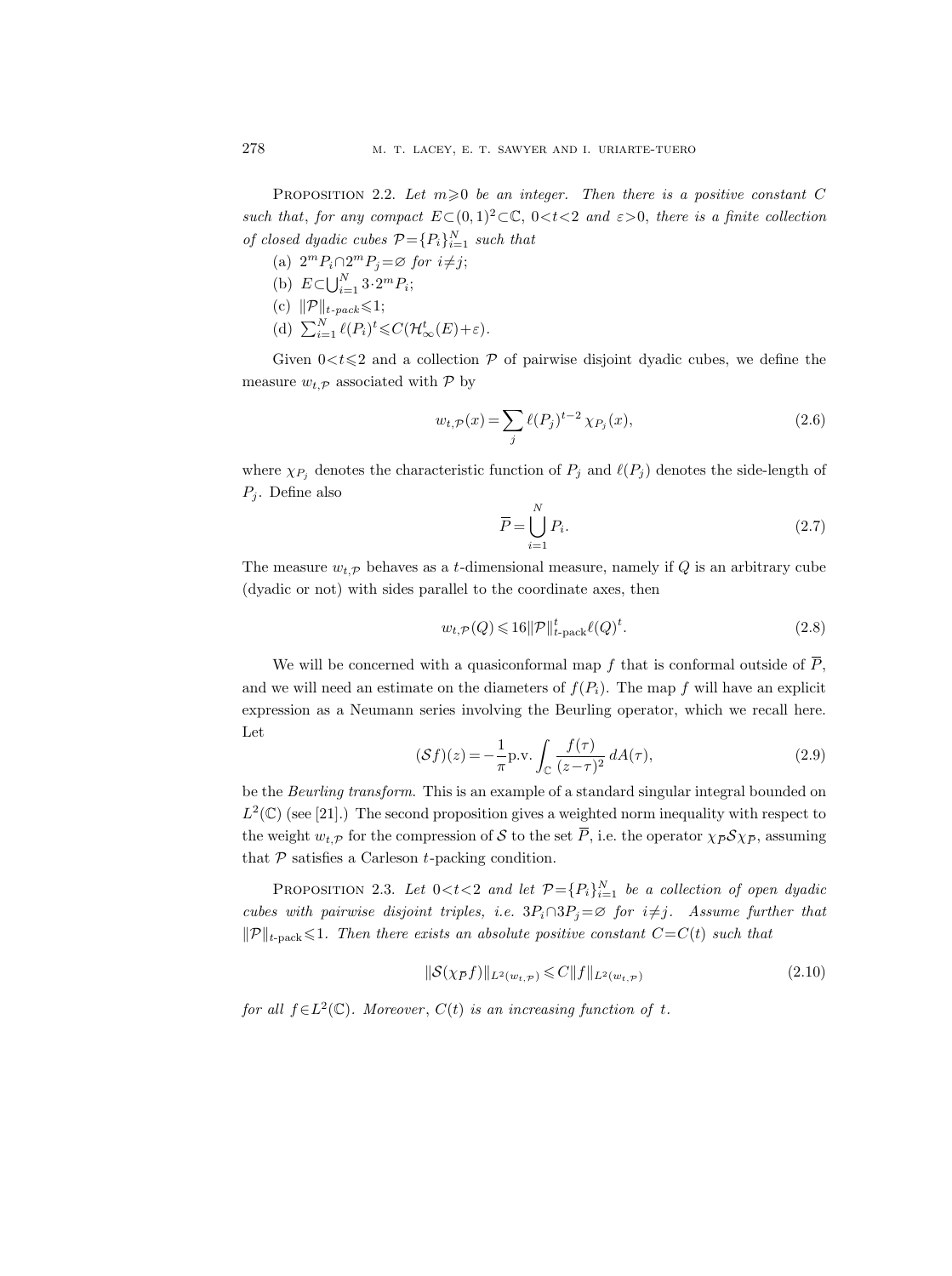The proof of this proposition is presented in  $\S 4$ , and follows from elementary bounds on the Beurling operator, and combinatorial properties of the measure  $w_{t,\mathcal{P}}$ . This estimate is new, and does not follow from standard weighted theory. The theory of  $A_2$ weights is built around the assumption that the weights are positive a.e., while the weights  $w_t$ <sub>P</sub> are zero on a large set, and do not admit extensions to  $A_2$  weights uniformly in the  $A_2$  characteristic. (Cf. Wolff's theorem in [9, p. 439].)

#### 3. The proof of Proposition 2.2

Given  $\varepsilon > 0$ , by the definition of dyadic Hausdorff content at dimension t, there exists a (possibly infinite) collection  $\{Q_n\}_n$  of closed dyadic cubes such that  $E \subseteq \bigcup_n Q_n$ , and

$$
\sum_{n} \ell(Q_n)^t \leqslant \mathcal{H}_{\infty}^t(E) + \varepsilon. \tag{3.1}
$$

By compactness of  $E$ , after relabeling indices, there is a finite number  $N$  for which

$$
E \subseteq \bigcup_{n=1}^N (3Q_n)^{\circ},
$$

where  $A^{\circ}$  denotes the interior of the set A. Since each cube of the form  $3Q_n$  is the union of 9 dyadic cubes of the same size as  $Q_n$ , we can write, after relabeling,  $E \subseteq \bigcup_{n=1}^{N'} Q_n$ , where  $Q_n$  are closed dyadic cubes (possibly with overlapping or repeated cubes).

By selecting the maximal cubes among the  $Q_n$ , and eliminating those  $Q_n$  not intersecting  $E$ , we may now assume, after a relabeling, that

$$
\sum_{n=1}^{N} \ell(Q_n)^t \leqslant 9(\mathcal{H}_{\infty}^t(E) + \varepsilon),\tag{3.2}
$$

and that the cubes  $Q_n$  are dyadic, intersect E, and have pairwise disjoint interiors.

Let  $\min\{\ell(Q_n)\}=2^{-M}$ , and call a finite collection of cubes R *admissible*, denoted by R∈Adms, if

(1) R is a finite collection of dyadic cubes that intersect E, thus  $\mathcal{R} = \{R_i\}_{i=1}^H$  for a finite H and  $R_i \cap E \neq \emptyset$  for all *i*;

- (2)  $2^{-M} \leq \ell(R_i) \leq 1;$
- (3)  $E \subseteq \bigcup_{i=1}^{H} R_i;$

(4) they have pairwise disjoint interiors.

We have just seen that Adms is non-empty. The minimum

$$
\min\bigg\{\sum_{R_i\in\mathcal{R}}\ell(R_i)^t:\mathcal{R}\in\mathbf{Adms}\bigg\},\
$$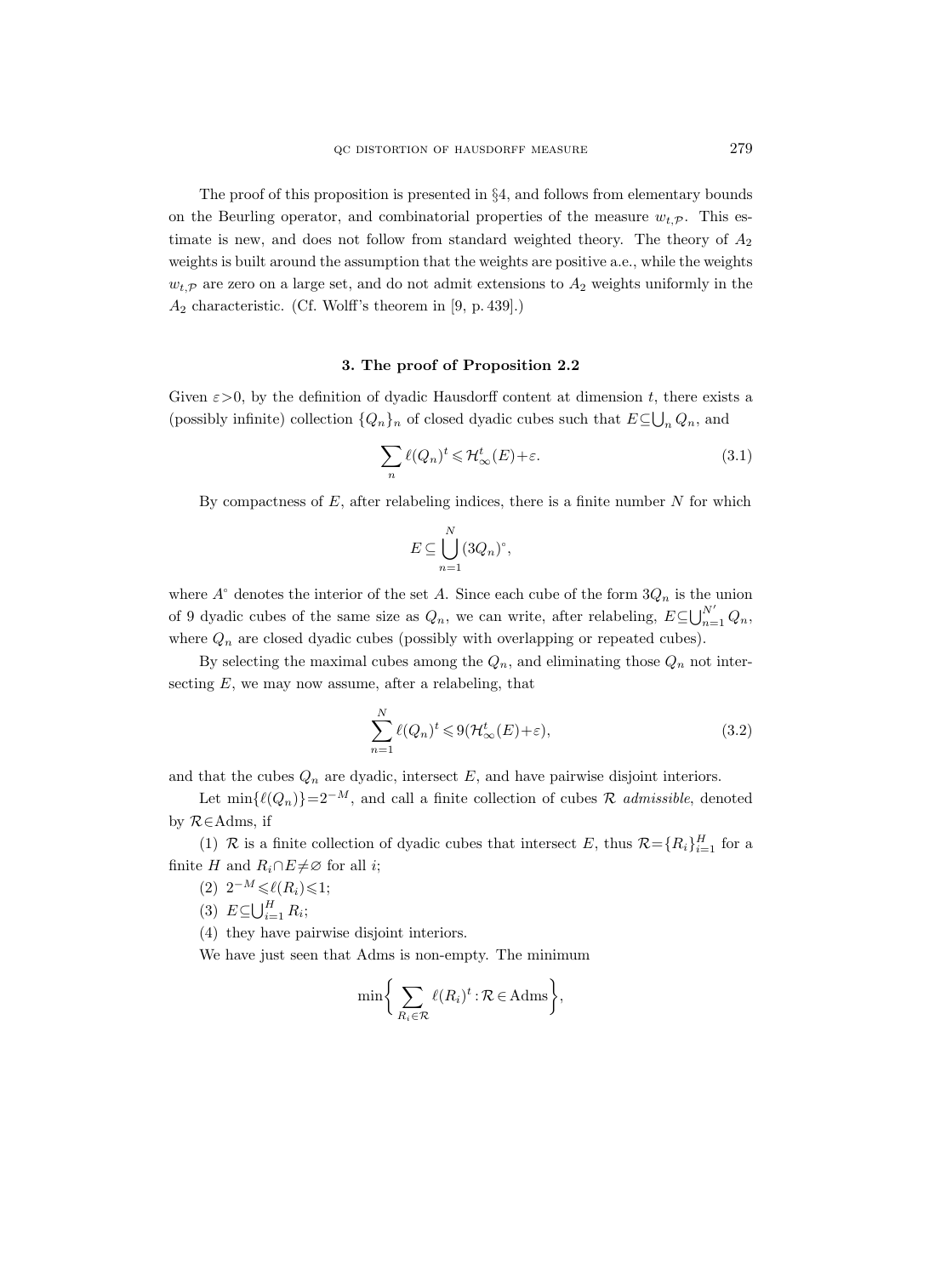is achieved, as there are only finitely many admissible collections of cubes. Denote an admissible collection that achieves the minimum as  $\mathcal{T} = \{T_i\}_{i=1}^{M'}$ . By (3.2), we have

$$
\sum_{i=1}^{M'} \ell(T_i)^t \leq \sum_{j=1}^{N} \ell(Q_j)^t \leq 9(\mathcal{H}_\infty^t(E) + \varepsilon).
$$
\n(3.3)

Any minimizer also satisfies a local property: for any dyadic cube Q such that  $2^{-M} \leq \ell(Q) \leq 2^0$ , it is true that

$$
\sum_{T_i \subset Q} \ell(T_i)^t \leq \ell(Q)^t. \tag{3.4}
$$

Indeed, if  $Q$  intersects  $E$ , and this inequality did not hold, the cube  $Q$  would have been selected instead of the cubes  $T_i$  with  $T_i \subset Q$ , contradicting the property of achieving the minimum. If the cube  $Q$  does not intersect  $E$ , then the inequality is trivial.

As an immediate consequence, we get that for any dyadic cube  $Q$ , irrespective of its size,

$$
\sum_{T_i \subset Q} \ell(T_i)^t \leq \ell(Q)^t. \tag{3.5}
$$

In other words, the cubes  $T_i$  satisfy (c) in the statement of Proposition 2.2.

Thus,  $\mathcal T$  satisfies conditions (c) and (d) of the conclusion. To accommodate (a) and (b) as well, fix an integer  $m \in \mathbb{N} \setminus \{0\}$ , and fix a cube  $T_i \in \mathcal{T}$ . Subdivide  $T_i$  into its  $2^{2m+2}$ dyadic descendants of side-length  $2^{-m-1}\ell(T_i)$ . Let  $\hat{T}_i$  be the dyadic descendant of  $T_i$  of side-length  $2^{-m-1}\ell(T_i)$  whose upper right corner is the center of  $T_i$ . It is now easy to check that the cubes  $T_i$  satisfy (d) in the statement of Proposition 2.2 (with a larger constant C than the constant obtained for the cubes  $T_i$ ), as well as (c), (b) and (a). Since  $t < 2$ , notice that C, which depends on m, can be taken independent of t.

# 4. Weighted norm inequalities for the Beurling transform

We prove the following estimate on the Beurling operator acting on  $L^p(w_{t,\mathcal{P}})$  spaces. Note that the same proof applies to any standard Calderón–Zygmund singular integral, so we exhibit a whole new class of weights with respect to which singular integrals are bounded and yet do not admit extension to  $A_p$  weights with uniformly bounded  $A_p$ characteristic. For more on non-doubling measures see, e.g., [9, p. 439], [16], [17], [20], [23], [24] and the references therein.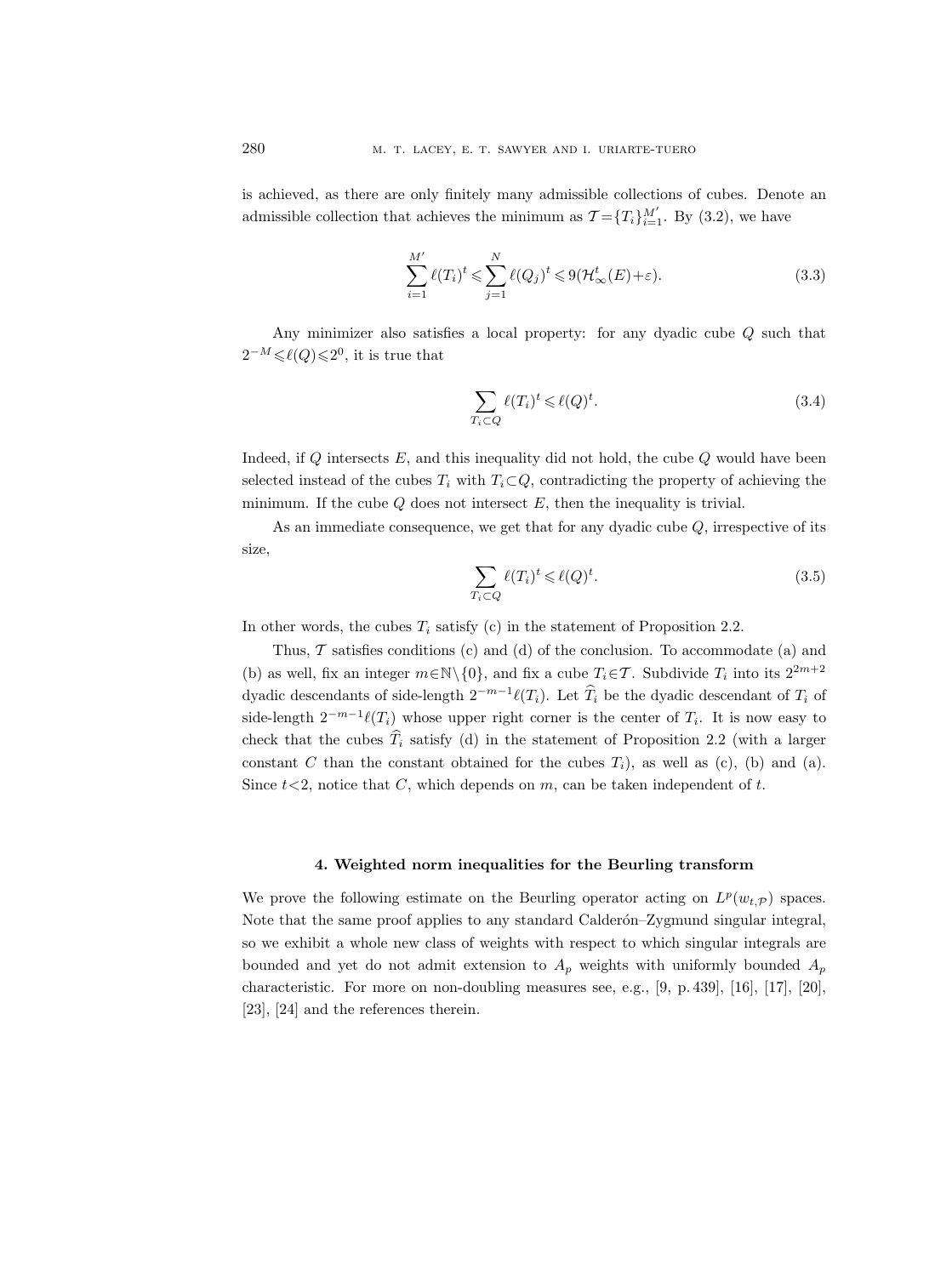LEMMA 4.1. Under the assumptions of Proposition 2.3, for any  $1 < p < \infty$ , and for two subsets  $F, G \subseteq \overline{P}$ , we have the estimate

$$
\int_{G} |\mathcal{S}\chi_F(x)| w_{t,\mathcal{P}} dx \leq C_{p,t} |F|_{w_{t,\mathcal{P}}}^{1/p} |G|_{w_{t,\mathcal{P}}}^{1-1/p}.
$$
\n(4.1)

Here  $C_{p,t}$  is a constant that only depends on p and t. For fixed p,  $C_{p,t}$  is an increasing function of t.

Here and throughout,

$$
|A|_{w_{t,\mathcal{P}}} = w_{t,\mathcal{P}}(A) = \int_{A} w_{t,\mathcal{P}} dx.
$$

This is the restricted weak-type estimate for  $S$  as a bounded operator from the Lorentz space  $L^{p,1}(w_{t,\mathcal{P}})$  to  $L^{p,\infty}(w_{t,\mathcal{P}})$ . A standard interpolation then proves Proposition 2.3 (see, e.g., Theorem 3.15 in [22, p. 197]).

To prove this, we split S into a local and non-local part,  $S = S_{local} + S_{non}$ , where writing the kernel of S as  $K(x, y)$ , we define the kernel of  $S<sub>local</sub>$  to be

$$
K_{\text{local}}(x, y) = K(x, y) \sum_{P \in \mathcal{P}} \chi_P(x) \chi_P(y).
$$

On each  $P \in \mathcal{P}$ ,  $w_{t,\mathcal{P}}$  is a constant multiple of Lebesgue measure, hence we can estimate the local part directly, using the  $L^p(dx)$ -bound for S:

$$
\|\mathcal{S}_{\text{local}}f\|_{L^p(w_{t,\mathcal{P}})}^p = \sum_{P \in \mathcal{P}} \|\chi_P \mathcal{S}_{\text{local}}(\chi_p f)\|_{L^p(w_{t,\mathcal{P}})}^p
$$
  

$$
\leq C_p \sum_{P \in \mathcal{P}} \|\chi_P f\|_{L^p(w_{t,\mathcal{P}})}^p \leq C_p \|f\|_{L^p(w_{t,\mathcal{P}})}^p.
$$

On the non-local part, we abandon cancellation, and only use the homogeneity of the Beurling kernel. It is also convenient to pass to a combinatorial analog of the non-local operator. To this end, let us say that a collection of (not necessarily dyadic) cubes  $Q$  is a grid if and only if for all  $Q, Q' \in \mathcal{Q}$  we have  $Q \cap Q' \in \{\emptyset, Q, Q'\}$ . One can construct a collection of cubes  $\widetilde{Q}$  so that these conditions hold:

(1)  $\overline{Q}$  is a union of at most 9 grids;

(2) for each dyadic cube P there is a cube  $Q \in \tilde{Q}$  with  $P \subset Q$  and  $|Q| \leq C|P|$ ;

(3) for each pair of dyadic cubes  $P, P'$  with  $3P \cap 3P' = \emptyset$ , there is a cube  $Q \in \tilde{Q}$  with  $P, P' \subset Q$  and  $|Q| \leq C$  dist $(P, P')^2$ .

Here C is an absolute constant.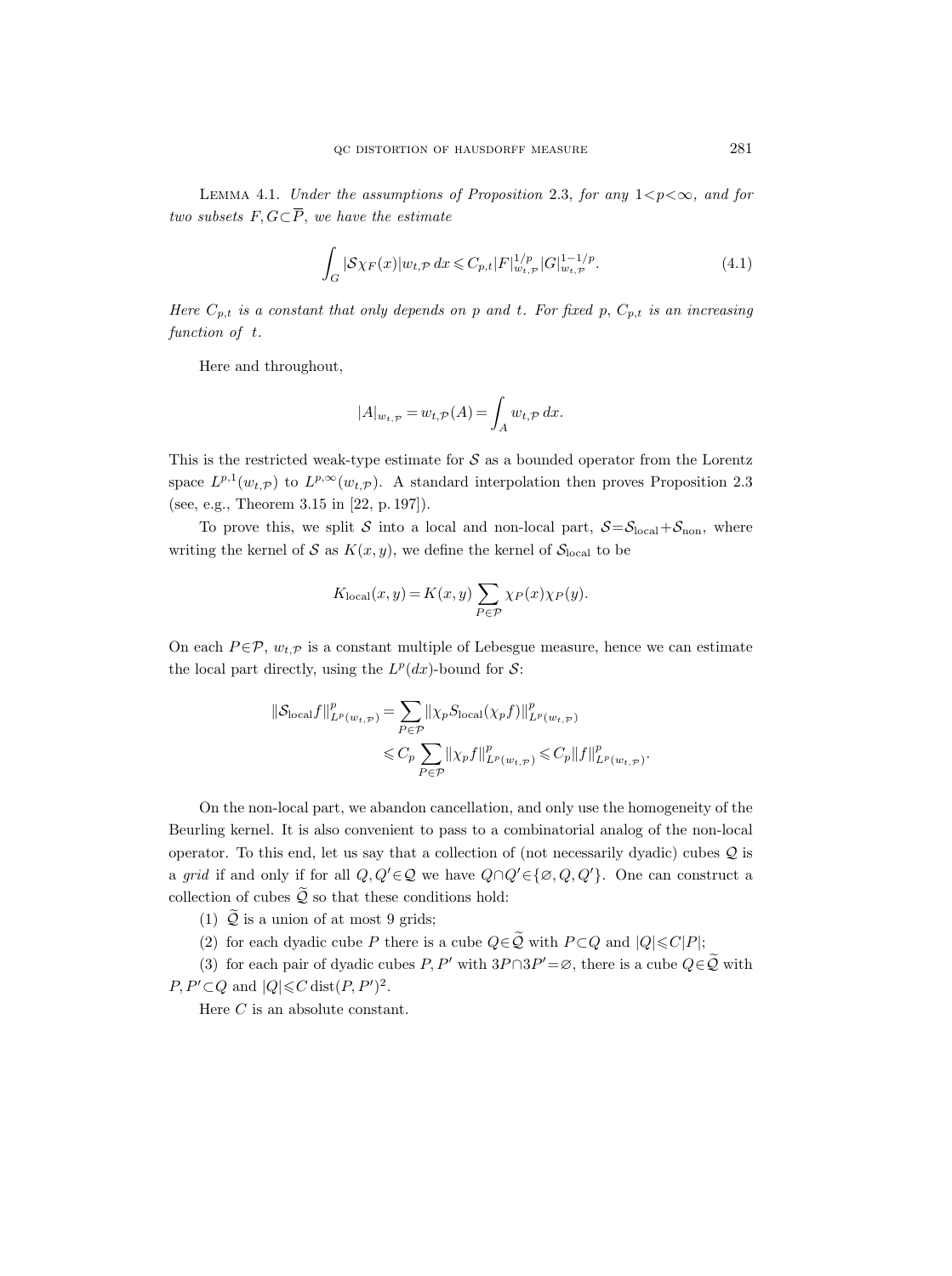*Proof.* We recall a standard notion used e.g. in [15,  $\S5$ ]. Define a *shifted dyadic mesh* in two dimensions to be

$$
\widetilde{\mathcal{Q}} = \left\{ 2^{j}(k + (0, 1)^{2} + (-1)^{i}\alpha) : i \in \{0, 1\}, j \in \mathbb{Z}, k \in \mathbb{Z}^{2} \text{ and } \alpha \in \left\{0, \frac{1}{3}, \frac{2}{3}\right\}^{2} \right\}.
$$

Observe that for each cube  $Q \subset \mathbb{R}^2$ , there is a  $Q' \in \tilde{Q}$  with  $Q \subset \frac{9}{10}Q'$  and  $\ell(Q') \leq \ell(Q)$ . This is easier to check in one dimension.  $\Box$ 

Then, it follows that for all functions f supported on  $\overline{P}$ , and for a point  $x \in P$  with  $P \in \mathcal{P}$ ,

$$
|\mathcal{S}_{\mathrm{non}}f(x)|\leqslant \sum_{\substack{P'\in \mathcal{P}\\P'\neq P}}\int_{P'}|K(x,y)f(y)|\,dy\leqslant C\sum_{\substack{P'\in \mathcal{P}\\P'\neq P}}\int_{P'}|f(y)|\frac{dy}{\mathrm{dist}(P,P')^2}\leqslant C\,\mathrm{S}_{\,\tilde{\mathcal{Q}}}\,|f|(x),
$$

where we define for any collection of cubes  $Q$ ,

$$
S_{\mathcal{Q}} f(x) = \sum_{\substack{Q \in \mathcal{Q} \\ Q \text{ non-local}}} \frac{\chi_Q(x)}{\ell(Q)^2} \int_Q f(y) \, dy. \tag{4.2}
$$

Here we say that an arbitrary cube  $Q$  (dyadic or not) with sides parallel to the coordinate axes is non-local if there exist  $P_1, P_2 \in \mathcal{P}$  such that  $P_i \cap Q \neq \emptyset$  for  $i=1, 2$ . It follows (since  $3P_1 \cap 3P_2 = \emptyset$ ) that if Q is non-local, then  $\ell(P) \leq \ell(Q)$  if  $P \in \mathcal{P}$  and  $P \cap Q \neq \emptyset$ .

Given the collection of cubes  $P$  (which is fixed throughout this section), and given a grid  $Q$ , there is a unique subcollection of cubes

 $Q' = \{\text{non-local cubes of the underlying grid } Q\}.$ 

Thus, for the proof of Lemma 4.1, it suffices to consider only collections of cubes  $\mathcal{Q}'$  (and we restrict our attention to such collections of cubes for the rest of this section) and to prove the following lemma.

Lemma 4.2. Under the assumptions of Lemma 4.1, for the collection of non-local cubes  $Q'$  associated with any grid  $Q$ , we have the inequality

$$
\int_{G} [\mathbf{S}_{\mathcal{Q}'} \chi_F] w_{t,\mathcal{P}} \, dx \leqslant C_{p,t} |F|_{w_{t,\mathcal{P}}}^{1/p} |G|_{w_{t,\mathcal{P}}}^{1-1/p}, \quad 1 < p < \infty. \tag{4.3}
$$

For fixed p,  $C_{p,t}$  is an increasing function of t.

We turn to the proof. There are two points to observe. Consider the  $w_{t,\mathcal{P}}$ -maximal function defined by

$$
M_t g = \sup_{Q \in \mathcal{Q}'} \frac{\chi_Q}{|Q|_{w_{t,\mathcal{P}}}} \int_Q g(y) w_{t,\mathcal{P}}(y) dy \qquad (4.4)
$$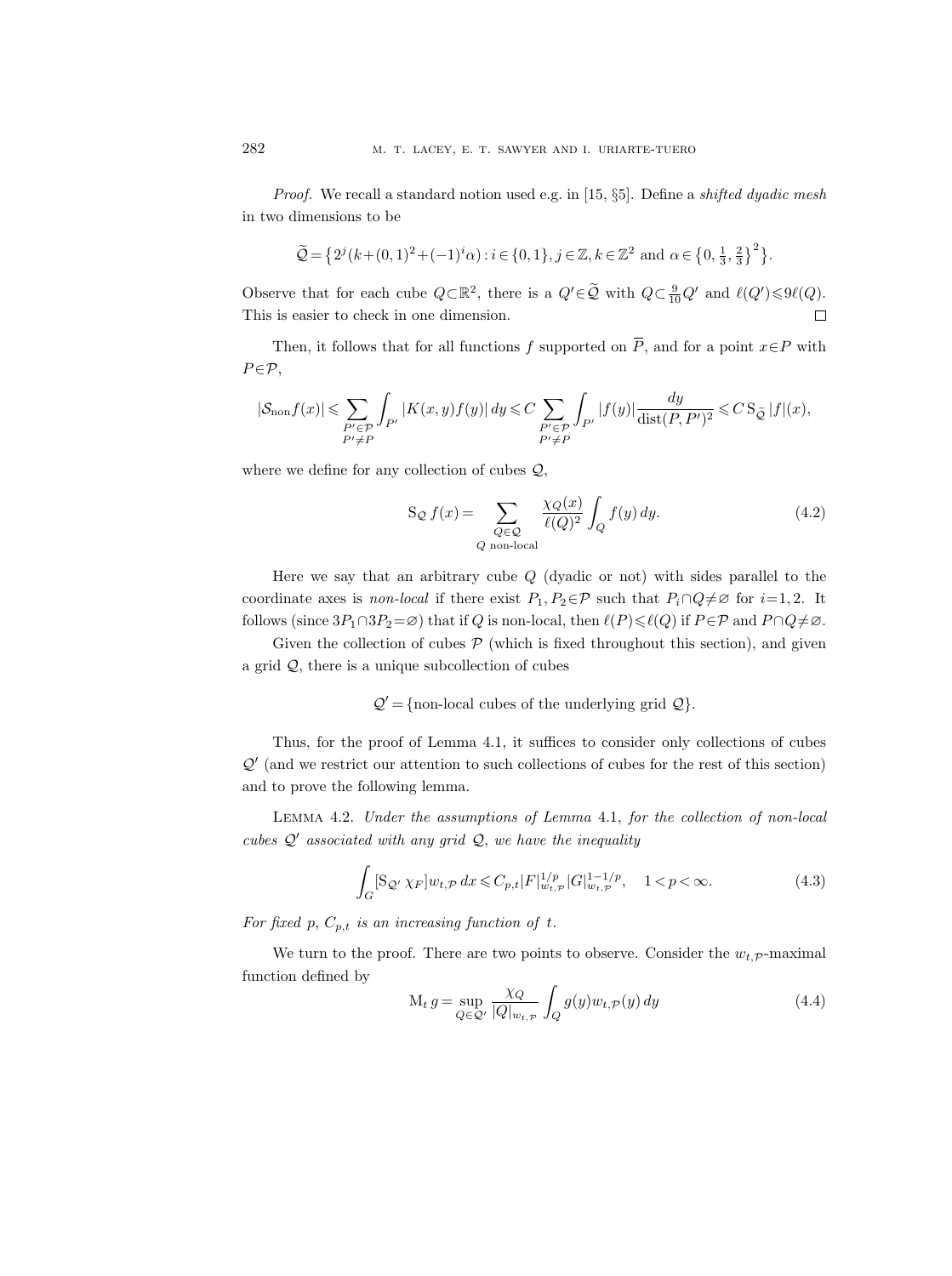This operator maps  $L^1(w_{t,\mathcal{P}})$  to  $L^{1,\infty}(w_{t,\mathcal{P}})$ , that is,

$$
\lambda |\{x: M_t g(x) > \lambda\}|_{w_{t,\mathcal{P}}} \leqslant \|g\|_{L^1(w_{t,\mathcal{P}})}, \quad 0 < \lambda < \infty.
$$
\n
$$
(4.5)
$$

Indeed, this is a maximal inequality true for all weights, and follows immediately from the usual covering lemma proof, which is quite simple in this context, as  $Q$  is a grid.

For  $F, G \subset \overline{P}$ , if  $8|F|_{w_{t,\mathcal{P}}} \leqslant |G|_{w_{t,\mathcal{P}}}$ , we take  $F' = F$ . Otherwise we define

$$
F' = F \cap \left\{ x : \mathcal{M}_t \chi_G(x) \leqslant \frac{2w_{t, \mathcal{P}}(G)}{w_{t, \mathcal{P}}(F)} \right\}.
$$
\n(4.6)

By the weak- $L^1(w_{t,\mathcal{P}})$  inequality for  $M_t$ , we see that  $|F'|_{w_{t,\mathcal{P}}} \geq \frac{1}{2}|F|_{w_{t,\mathcal{P}}}$ . (In the argument of  $[15, \S3]$ ,  $F'$  is a major subset of  $F$ .) We show that

$$
\int_{G} [\mathcal{S}_{\mathcal{Q}'} \chi_{F'}] w_{t,\mathcal{P}} dx \leqslant C_t \min \{w_{t,\mathcal{P}}(F), w_{t,\mathcal{P}}(G) \}.
$$
\n(4.7)

Upon iteration of inequality  $(4.7)$ , we see that we actually have inequality  $(4.7)$  with  $F' = F$  on the left-hand side and  $C_t$  replaced by

$$
C_t \log \biggl( 2 + \frac{|F|_{w_{t,\mathcal{P}}}}{|G|_{w_{t,\mathcal{P}}}} \biggr).
$$

Indeed, with  $F = F_0$  and  $F' = F_1$  we now apply (4.7) with  $F_0$  replaced by  $F_0 \setminus F_1$ , and  $F_2$ by the corresponding major subset of  $F_0 \backslash F_1$ . We continue the iteration until

$$
8|F_n|_{w_{t,\mathcal{P}}} \leqslant |G|_{w_{t,\mathcal{P}}},
$$

which occurs with

$$
n \lesssim \log \biggl( 2 + \frac{|F|_{w_{t,\mathcal{P}}}}{|G|_{w_{t,\mathcal{P}}}} \biggr).
$$

From this inequality we immediately obtain (4.3):

$$
\int_{G} [\mathbf{S}_{\mathcal{Q}'} \chi_{F}] w_{t,\mathcal{P}} dx \leq C_{t} \log \left( 2 + \frac{|F|_{w_{t,\mathcal{P}}}}{|G|_{w_{t,\mathcal{P}}}} \right) \min \{ w_{t,\mathcal{P}}(F), w_{t,\mathcal{P}}(G) \}
$$
\n
$$
\leq C_{p,t} |F|_{w_{t,\mathcal{P}}}^{1/p} |G|_{w_{t,\mathcal{P}}}^{1-1/p}
$$
\n(4.8)

for  $1 < p < \infty$ , which reduces the proof of Lemma 4.2 to showing (4.7).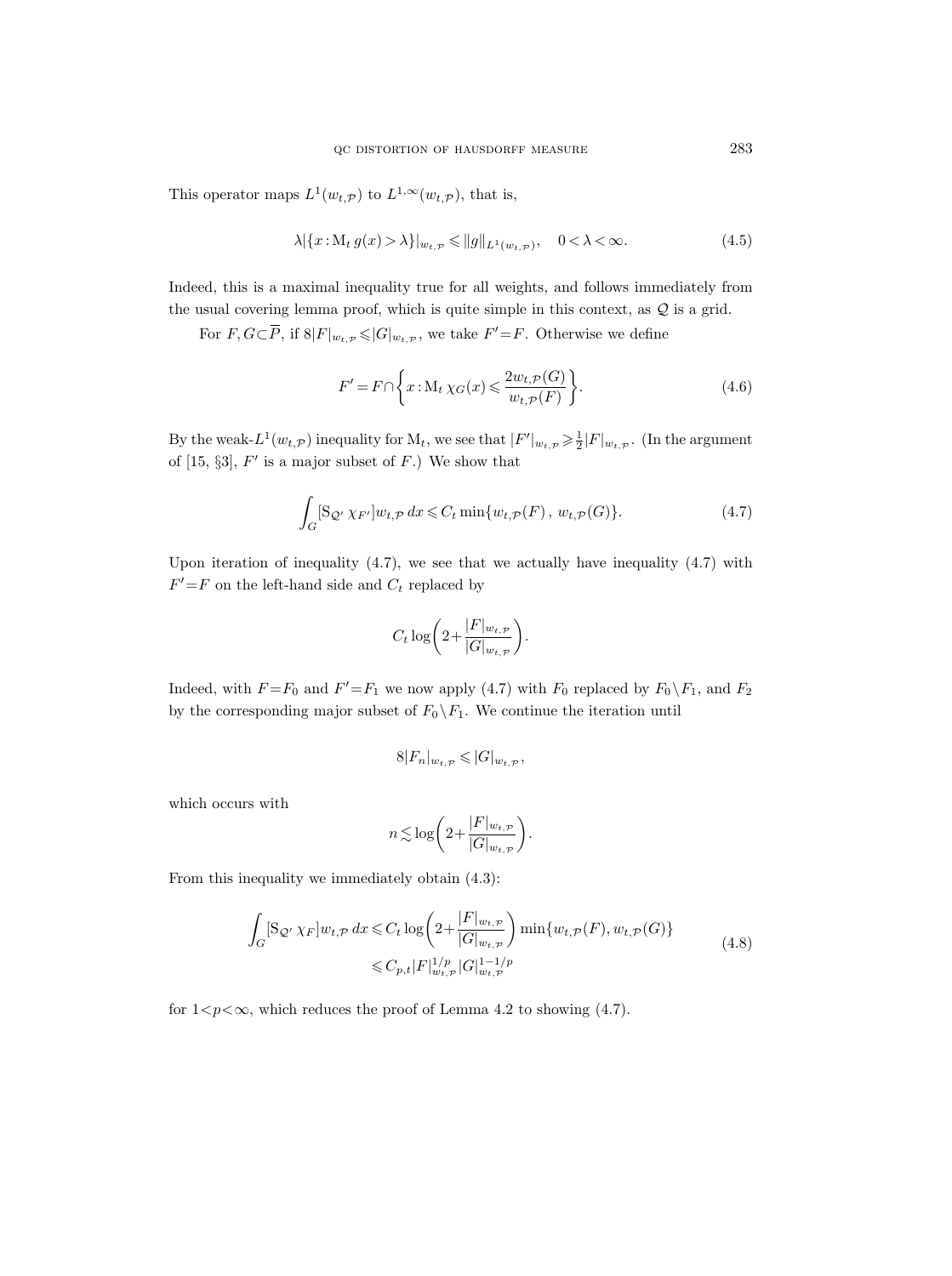We now turn to the proof of (4.7):

$$
\int_{G} [S_{Q'} \chi_{F'}] w_{t,\mathcal{P}} dx = \sum_{Q \in \mathcal{Q}'} \frac{|F' \cap Q|}{\ell(Q)^2} |G \cap Q|_{w_{t,\mathcal{P}}}
$$
\n
$$
= \sum_{Q \in \mathcal{Q}'} \frac{|F' \cap Q|}{\ell(Q)^{2-t}} \frac{|G \cap Q|_{w_{t,\mathcal{P}}}}{\ell(Q)^t}
$$
\n
$$
\leq \min \left\{ 16 \|\mathcal{P}\|_{t-\text{pack}}^t, 32 \frac{w_{t,\mathcal{P}}(G)}{w_{t,\mathcal{P}}(F)} \right\} \sum_{Q \in \mathcal{Q}'} \frac{|F' \cap Q|}{\ell(Q)^{2-t}}
$$
\n
$$
= A \sum_{Q \in \mathcal{Q}'} \sum_{P: P \cap Q \neq \emptyset} \frac{|F' \cap P \cap Q|}{\ell(Q)^{2-t}}
$$
\n
$$
\leq A \sum_{P \in \mathcal{P}} \sum_{Q \in \mathcal{Q}'} |F' \cap P| \frac{1}{\ell(Q)^{2-t}}
$$
\n
$$
\leq AC_{t} \sum_{P \in \mathcal{P}} \frac{|F' \cap P|}{\ell(P)^{2-t}}
$$
\n
$$
= AC_{t} |F'|_{w_{t,\mathcal{P}}}
$$
\n
$$
\leq C'_{t} \min \{w_{t,\mathcal{P}}(F), w_{t,\mathcal{P}}(G)\} \leq C'_{t} \min \{w_{t,\mathcal{P}}(F), w_{t,\mathcal{P}}(G)\}.
$$
\n(4.10)

In passing to  $(4.9)$ , we have used the packing condition (see  $(2.8)$ ) and the definition of F' in (4.6), to wit if  $|Q \cap F'|\neq 0$ , then necessarily

$$
\frac{|G\cap Q|_{w_t,p}}{\ell(Q)^t} \leqslant 16 \frac{|G\cap Q|_{w_t,p}}{|Q|_{w_t,p}} \leqslant 32 \frac{|G|_{w_t,p}}{|F|_{w_t,p}}.
$$

In passing to (4.10), we have used that for any fixed scale  $2^{-\ell}$ , there are at most 4 cubes  $Q \in \mathcal{Q}'$  such that  $Q \cap P \neq \emptyset$  and  $\ell(Q)=2^{-\ell}$ , and also that any such  $Q$  satisfies  $\ell(Q) \geq \ell(P)$ , since Q is non-local. Note that  $C_t$  and  $C'_t$  are increasing functions of t.

### 5. The proof of Lemma 2.1

We use a familiar scheme, which we recall here. We have already seen how to approximate the  $t$ -Hausdorff content of a set  $E$  by a finite union of cubes. We can therefore assume that  $E$  is in fact a finite union of cubes, and we approximate the Hausdorff content of the image of E. Applying Stoilow factorization methods, a normalized version of the mapping  $\phi$  is written as  $\phi = \phi_1 \circ h$ , where both  $h, \phi_1: \mathbb{C} \to \mathbb{C}$  are principal K-quasiconformal mappings, such that h is conformal in the complement of the set E and  $\phi_1$  is conformal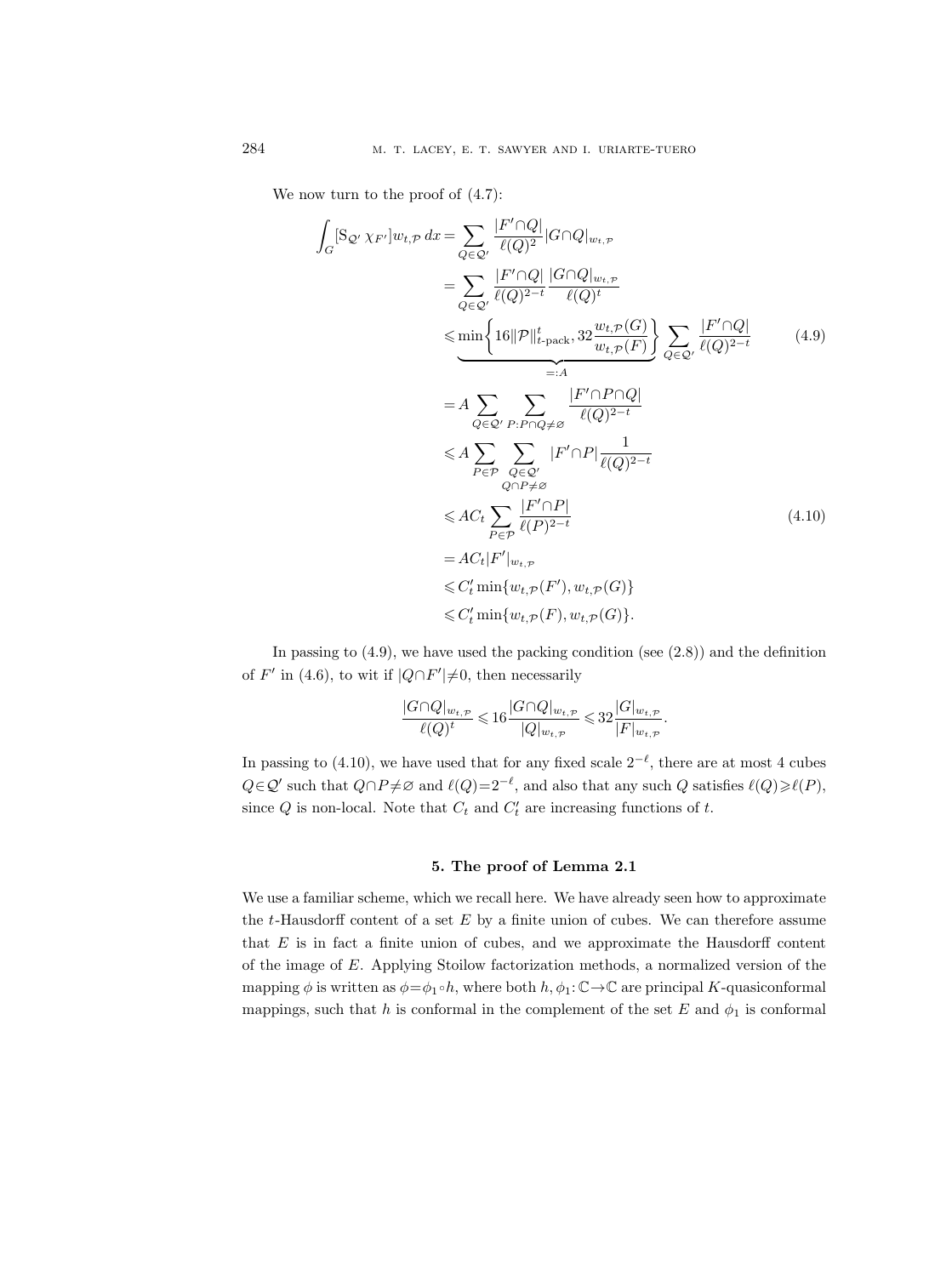on the set  $F=h(E)$ . One then studies the mapping properties of the two functions  $\phi_1$ and  $h$  separately, referred to the 'conformal inside' and the 'conformal outside' parts, respectively. Recall that a principal K-quasiconformal mapping is a K-quasiconformal mapping that is conformal outside D and is normalized by  $\phi(z)-z=O(1/|z|)$  as  $|z|\rightarrow\infty$ .

The conformal inside part has already been addressed, in [3], and we recall the relevant result in Theorem 5.3 below. The conformal outside part is new, and the point we turn to now.

The following lemma is often used in the theory of extrapolation of  $A_p$  weights, and we use it in a similar way to the way it is used in that theory.

LEMMA 5.1. Let  $f, g \geqslant 0$  be measurable functions. Then, if  $0 < p < 1$ ,

$$
\int fg \ge ||f||_p ||g||_{p'},\tag{5.1}
$$

where  $1/p+1/p'=1$  (and hence  $p'<0$ ),

$$
||f||_p = \left(\int |f|^p\right)^{1/p} \quad and \quad ||g||_{p'} = \left(\int |g|^{p'}\right)^{1/p'} = \frac{1}{\left(\int \frac{1}{|g|^{-p'}}\right)^{1/(-p')} }.
$$

As a consequence,

$$
||f||_p = \inf_{g: ||g||_{p'} = 1} \int fg.
$$
\n(5.2)

*Proof.* The inequality  $(5.1)$  follows easily from the usual Hölder's inequality (i.e. with p>1.) The case of equality in (5.2) is attained by taking  $g = f^{p-1}/||f||_p^{p-1}$ .  $\Box$ 

We will use the following notation. For a finite collection of pairwise disjoint dyadic cubes  $\mathcal{P} = \{P_j\}_{j=1}^N$ , let

$$
\beta_j = \frac{(\ell(P_j)^2)^{t/2 - 1}}{\left(\sum_{k=1}^N (\ell(P_k)^2)^{t/2}\right)^{(t/2 - 1) \cdot 2/t}}.
$$
\n(5.3)

(Compare with g in the proof of Lemma 5.1.) Also, let  $E = \overline{P} = \bigcup_{j=1}^{n} P_j$  and let

$$
\widetilde{w}_{t,\mathcal{P}}(x) = \sum_{j=1}^{n} \beta_j \chi_{P_j}(x),\tag{5.4}
$$

which is a constant multiple of  $w_{t,\mathcal{P}}$ , as defined in (2.6).

The conformal outside lemma states that the quasiconformal image of  $P$  has controlled distortion, in the  $\ell^t$ -quasinorm.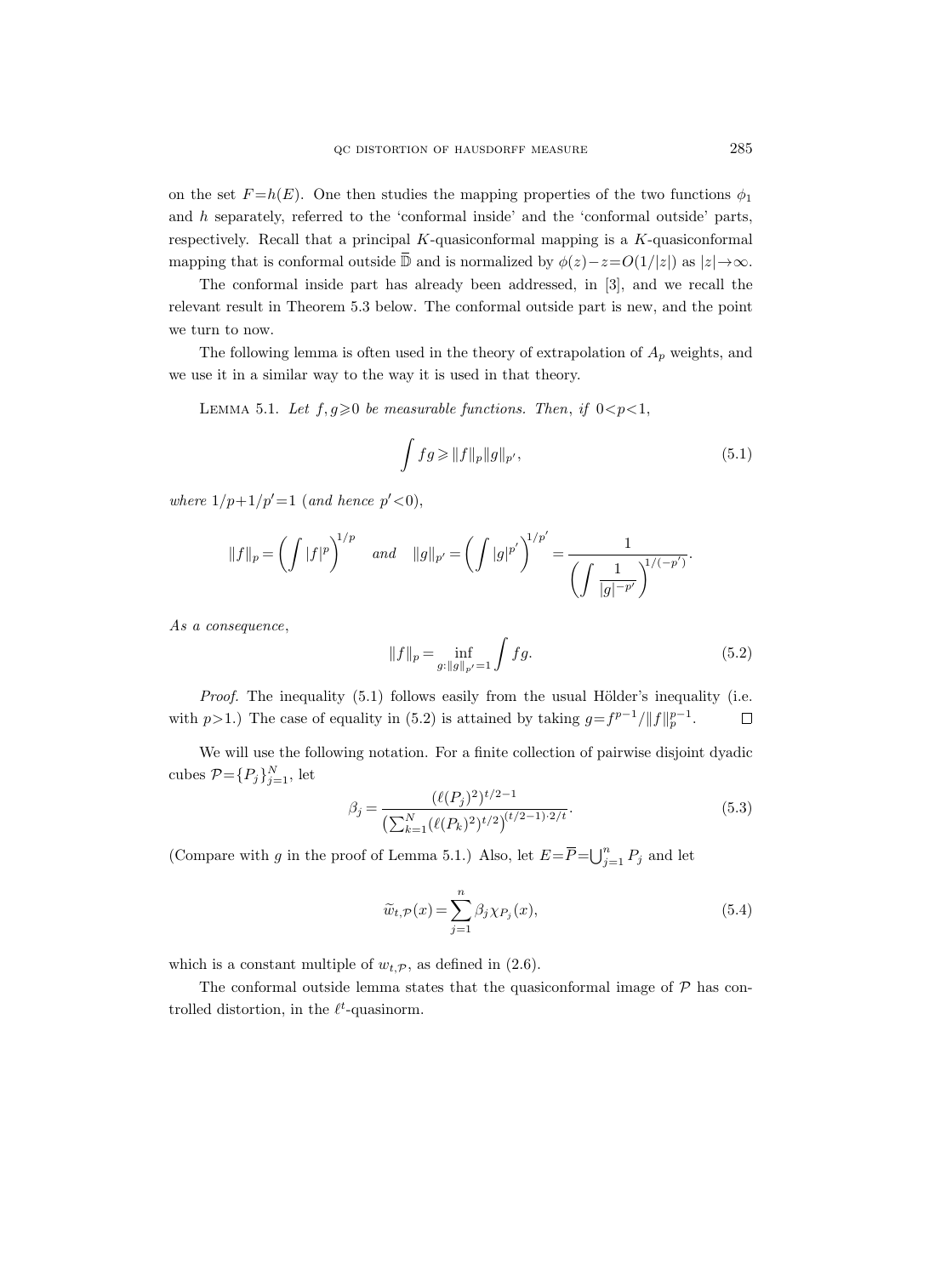LEMMA 5.2. Let  $0 < t < 2$ . There is a positive constant  $\varepsilon_0$  (which is a decreasing function of t) so that the following holds.

Let  $\mathcal{P} = \{P_j\}_{j=1}^N$  be a finite collection of dyadic cubes which satisfy the t-Carleson packing condition  $\|\mathcal{P}\|_{t-\text{pack}} \leq C$ . Assume further that the cubes  $P_j$  are pairwise disjoint.

Let  $E = \overline{P} = \bigcup_{j=1}^n P_j$  and let  $f: \mathbb{C} \to \mathbb{C}$  be a principal K-quasiconformal mapping which is conformal outside the compact set E, with

$$
\frac{K-1}{K+1} < \varepsilon_0.
$$

Then, there is a constant  $C(K,t)$  which depends only on K and t (which, for fixed  $K$ , is an increasing function of t) such that

$$
\sum_{j=1}^{N} \text{diam}(f(P_j))^t \leq C(K,t) \sum_{j=1}^{N} \ell(P_j)^t.
$$
 (5.5)

Prause [19] proved results somewhat in the spirit of Lemma 5.2 above, but for different Hausdorff measures, which give a weaker conclusion than the statement (1.3). Our lemma, and in particular the hypothesis on t-packing, is informed by the counterexample of Bishop [7].

*Proof.* By Lemma 5.1, with  $\beta_i$  as in (5.3) and  $\tilde{w}_{t,\mathcal{P}}(x)$  as in (5.4), by quasi-symmetry we get

$$
\left(\sum_{j=1}^{N} \operatorname{diam}(f(P_j))^t\right)^{2/t} = \inf_{\substack{\alpha_j>0\\1 = ||\{\alpha_j\}||_{\ell^{(t/2)'}}} \sum_{j=1}^{N} \operatorname{diam}(f(P_j))^2 \alpha_j
$$
\n
$$
\leqslant \sum_{j=1}^{N} \operatorname{diam}(f(P_j))^2 \beta_j
$$
\n
$$
\leqslant C(K) \int_E J(z, f) \widetilde{w}_{t, \mathcal{P}}(z) dA(z).
$$
\n(5.6)

Here  $J(z, f)$  denotes the Jacobian (determinant) of f at z.

We follow Astala's approach for his area distortion theorem [2, p. 50] (see also [4]), equipped with the new results of this paper. The central role of the Beurling operator is indicated by the identity

$$
f_z = 1 + \mathcal{S}(f_{\bar{z}}). \tag{5.7}
$$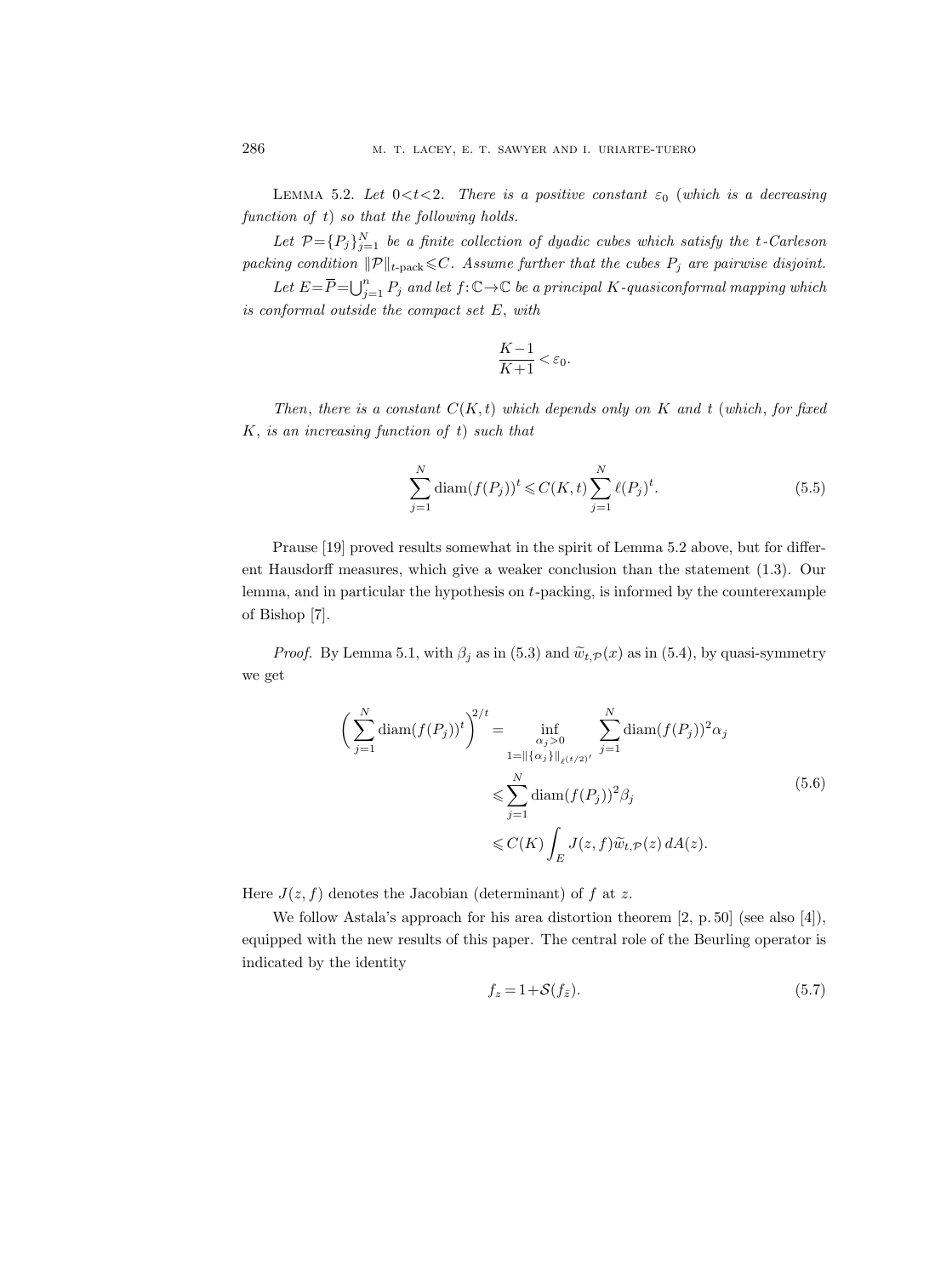Using the trivial inequality  $|2 \text{ Re } a| \leq 2|a| \leq |a|^2 + 1$ , and that  $J(z, f) = |f_z|^2 - |f_{\bar{z}}|^2$  (see e.g.  $(9)$  in [1, p. 6], or [4]), we can estimate

$$
\int_{E} J(z, f)\widetilde{w}_{t,\mathcal{P}}(z) dA(z) = \int_{E} (|f_{z}|^{2} - |f_{\bar{z}}|^{2})\widetilde{w}_{t,\mathcal{P}}(z) dA(z)
$$
\n
$$
= \int_{E} (1 + 2 \operatorname{Re} \mathcal{S}(f_{\bar{z}}) + |\mathcal{S}(f_{\bar{z}})|^{2} - |f_{\bar{z}}|^{2})\widetilde{w}_{t,\mathcal{P}}(z) dA(z)
$$
\n
$$
\leq 2 \int_{E} (1 + |\mathcal{S}(f_{\bar{z}})|^{2})\widetilde{w}_{t,\mathcal{P}}(z) dA(z)
$$
\n
$$
= 2 \Biggl( \underbrace{\int_{E} \widetilde{w}_{t,\mathcal{P}}(z) dA(z)}_{=:I_{1}} + \underbrace{\int_{E} |\mathcal{S}(f_{\bar{z}})|^{2} \widetilde{w}_{t,\mathcal{P}}(z) dA(z)}_{=:I_{2}} \Biggr).
$$
\n(5.8)

Notice that  $I_1 = \sum_{j=1}^N \ell(P_j)^2 \beta_j$ . We shall bound the other term by a multiple of  $I_1$ . Indeed, with respect to  $I_2$ , since  $\tilde{w}_{t,\mathcal{P}}$  and  $w_{t,\mathcal{P}}$  only differ by a multiplicative constant the Beurling operator has the same operator norm on  $L^2(\tilde{w}_{t,\mathcal{P}})$  and  $L^2(w_{t,\mathcal{P}})$ . And so, by Proposition 2.3,

$$
I_2 = \int_E |\mathcal{S}(f_{\bar{z}})|^2 \widetilde{w}_{t,\mathcal{P}}(z) dA(z) \leq C(t) \underbrace{\int_E |f_{\bar{z}}|^2 \widetilde{w}_{t,\mathcal{P}}(z) dA(z)}_{=:I_3}.
$$
 (5.9)

Turning to  $I_3$ , the Beurling operator is again decisive. Recall the representation of  $f_{\bar{z}}$  as a power series in the Beltrami coefficient  $\mu$ . Namely,

$$
f_{\bar{z}} = \mu f_z = \mu + \mu \mathcal{S}(\mu) + \mu \mathcal{S}(\mu \mathcal{S}(\mu)) + \dots.
$$
\n(5.10)

This is obtained upon multiplying (5.7) by  $\mu$ , writing  $f_{\bar{z}} = (\text{Id} - \mu S)^{-1}(\mu)$  and using the standard Neumann series

$$
(\text{Id} - \mu S)^{-1} = \text{Id} + \mu S + \mu S \mu S + \mu S \mu S + \dots
$$
\n(5.11)

As we shall see, this series converges in  $L^2(w_{t,\mathcal{P}})$  for small (depending on t)  $\|\mu\|_{\infty}$  by Proposition 2.3.

Observe the two inequalities

$$
\left(\int_{E} |\mu|^2 \widetilde{w}_{t,\mathcal{P}}(z) dA(z)\right)^{1/2} \leqslant \|\mu\|_{\infty} \left(\int_{E} \chi_{E} \widetilde{w}_{t,\mathcal{P}}(z) dA(z)\right)^{1/2} = \|\mu\|_{\infty} I_1^{1/2},\tag{5.12}
$$

$$
\left(\int_{E} |\mu S(g)|^2 \widetilde{w}_{t,\mathcal{P}}(z) dA(z)\right)^{1/2} \leq \|\mu\|_{\infty} \|\mathcal{S}\|_{L^2(\widetilde{w}_{t,\mathcal{P}})} \left(\int_{E} |g|^2 \widetilde{w}_{t,\mathcal{P}}(z) dA(z)\right)^{1/2}.\tag{5.13}
$$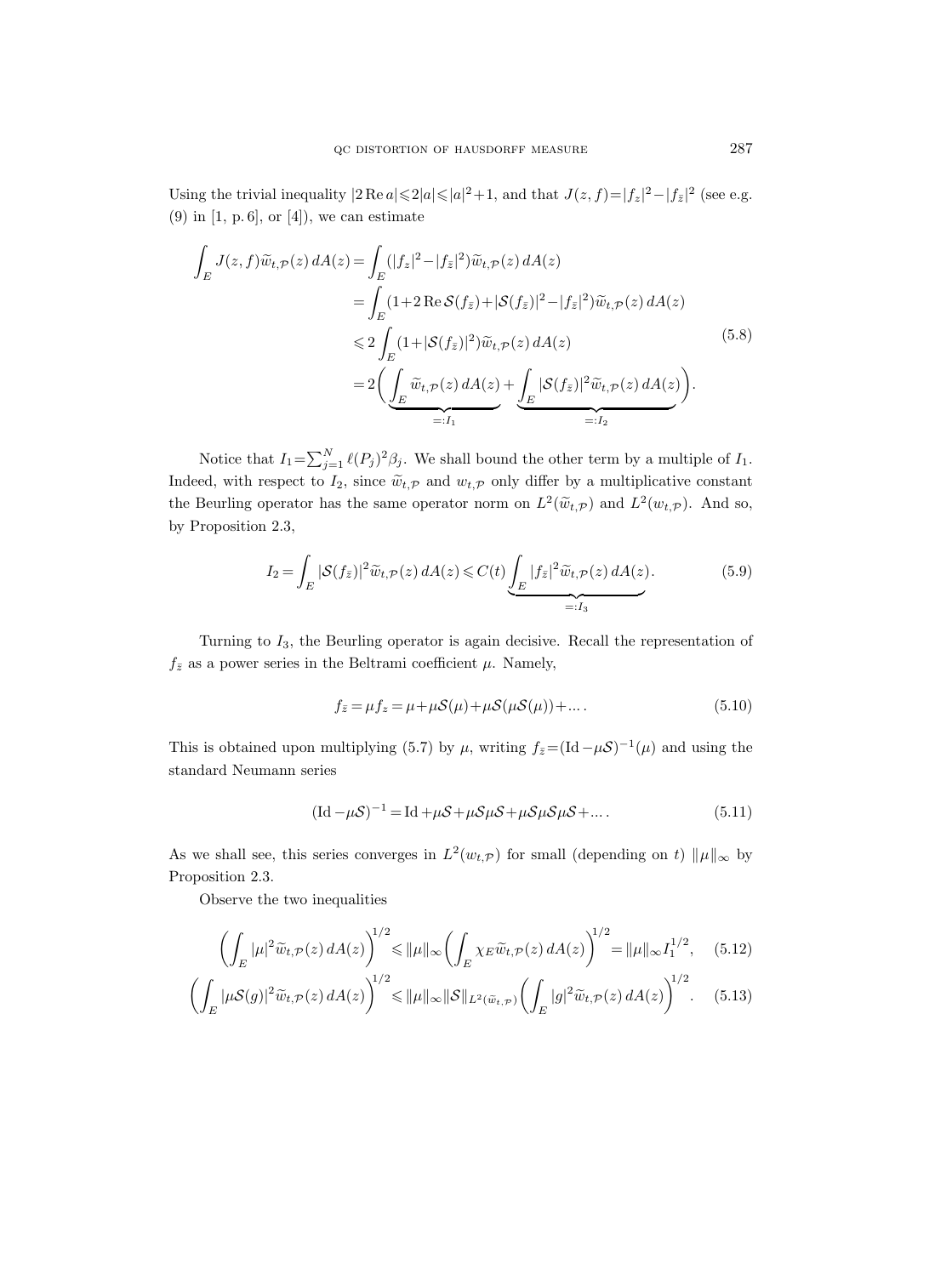The second inequality is applied to the sequence of functions

$$
g = \mu
$$
,  $g = \mu S(\mu)$ ,  $g = \mu S(\mu S(\mu))$ 

and so on. Using the triangle inequality in (5.10) in the  $L^2(\widetilde{w}_{t,\mathcal{P}})$  norm gives

$$
I_3^{1/2} \le \|\mu\|_{\infty} \left(\sum_{n=1}^{\infty} (\|\mu\|_{\infty} \|\mathcal{S}\|_{L^2(\tilde{w}_{t,\mathcal{P}})})^n \right) I_1^{1/2}.
$$
 (5.14)

The middle term on the right is bounded if we demand that

$$
\|\mu\|_{\infty} < \varepsilon_0 = (2\|\mathcal{S}\|_{L^2(\tilde{w}_{t,\mathcal{P}}) \to L^2(\tilde{w}_{t,\mathcal{P}})})^{-1} < 1. \tag{5.15}
$$

This is the  $\varepsilon_0$  required in the statement of Lemma 5.2 (and hence  $\varepsilon_0$  is a decreasing function of  $t$ ). It follows that

$$
I_3 \leqslant I_1. \tag{5.16}
$$

 $\Box$ 

From (5.6), (5.8), (5.9) and (5.16), it follows that

$$
\left(\sum_{j=1}^{N} \operatorname{diam}(f(P_j))^t\right)^{2/t} \leqslant C(K) \int_E J(z,f)\widetilde{w}_{t,\mathcal{P}}(z) dA(z) \leqslant C'(K,t)I_1. \tag{5.17}
$$

It remains to bound  $I_1$  by the right-hand side of (5.5).

But it follows by construction (recall the parenthetical comment right after (5.3)) that

$$
I_1 = \sum_{j=1}^{N} \ell(P_j)^2 \beta_j = \|\{\ell(P_j)^2\}_{j=1}^{N}\|_{\ell^{t/2}} = \left(\sum_{j=1}^{N} \ell(P_j)^t\right)^{2/t}.
$$
 (5.18)

This completes the proof.

Recall that it is known how to deal with the quasiconformal map which is "conformal inside". Namely, we recall the following result.

THEOREM 5.3. Let  $\phi: \mathbb{C} \to \mathbb{C}$  be a principal K-quasiconformal mapping which is conformal outside  $\mathbb{D}$ . Let  $\{S_j\}_{j=1}^N$  be a finite family of pairwise disjoint quasi-disks in  $\mathbb{D}$ , such that  $S_j = f(D_j)$  for a single K-quasiconformal map f and for disks (or cubes)  $D_j$ , and assume that  $\phi$  is conformal in  $\Omega = \bigcup_j S_j$ . Then for any  $t \in (0, 2]$  and

$$
t' = \frac{2Kt}{2 + (K - 1)t},
$$

we have

$$
\left(\sum_{j=1}^{N} \text{diam}(\phi(S_j))^{t'}\right)^{1/t'} \leq C(K) \left(\sum_{j=1}^{N} \text{diam}(S_j)^{t}\right)^{1/tK}.
$$
 (5.19)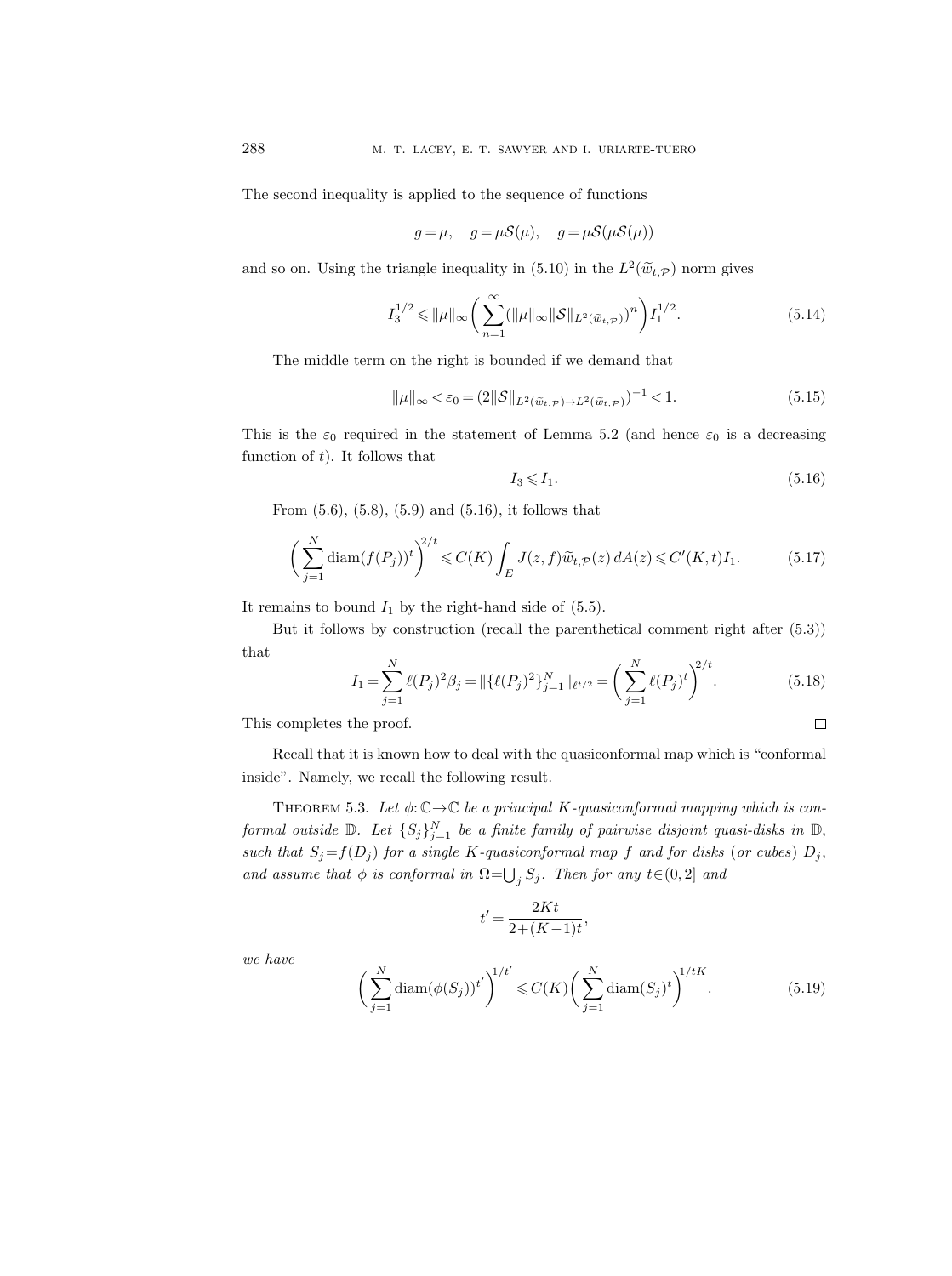Theorem 5.3 can be found in [3, (2.6)] stated for disks  $D_j$ , but the proof works for Kquasi-disks (more precisely, we use it for "K-quasi-squares", i.e. the image under a single K-quasiconformal map—where K will be typically close to  $1$ —of squares.) It should be emphasized that for a general quasiconformal mapping  $\phi$  we have  $J(z, \phi) \in L^p_{loc}$  only for  $p < K/(K-1)$ . The improved integrability  $p = K/(K-1)$  under the extra assumption that  $\phi|_{\Omega}$  is conformal was shown in [6, Lemma 5.2]. This phenomenon is crucial for the proof of Theorem 5.3, since we are studying Hausdorff measures rather than dimension. Note that Theorem 5.3 is also implicit in [2] (see Corollary 2.3 and the variational principle on p. 48).

At this point we prove Astala's conjecture for the case of small dilatation, Lemma 2.1.

Proof of Lemma 2.1. We first give the argument that allows us to reduce to the usual normalizations. It is a standard argument, but we give it for convenience.

Let  $\tau$  be a Möbius transformation fixing  $\infty$ . The dilatation K of g, let us call it  $K_q$ , is the same as that of  $g \circ \tau$ , i.e.  $K_g = K_{g \circ \tau}$ . Also,

$$
\mathcal{H}^t(E) = 0 \quad \text{if and only if} \quad \mathcal{H}^t(\tau(E)) = 0.
$$

Consequently, without loss of generality, we may assume that

$$
E \subset \left(\frac{1}{32}, \frac{1}{16}\right)^2 \subset \frac{1}{8} \mathbb{D}.
$$

Let  $\mu_q$  be the Beltrami coefficient for g. Let  $\varphi$  be the (unique) principal homeomorphic solution to the Beltrami equation

$$
\bar{\partial}\varphi=(\chi_{\mathbb{D}}\mu_g)\partial\varphi.
$$

Then, by Stoilow's factorization, we have that  $g=\psi\circ\varphi$ , where  $K_g=K_\psi=K_\varphi$ , both  $\psi$  and  $\varphi$  are K-quasiconformal maps,  $\varphi$  is principal and  $\psi$  is conformal in  $\varphi(\mathbb{D})$ .

Since  $\psi$  is conformal in a neighbourhood of  $\varphi(E)$ , by Koebe's distortion theorem (see e.g. [18]),

$$
0
$$

and hence  $\psi$  is bi-Lipschitz in  $\varphi(E)$ . Therefore,

$$
\mathcal{H}^{t'}(S) = 0
$$
 if and only if  $\mathcal{H}^{t'}(\psi(S)) = 0$ ,

for  $S \subset \varphi([\frac{1}{32}, \frac{1}{16}]^2)$ . Consequently, without loss of generality, we may further assume that  $g$  is a principal mapping.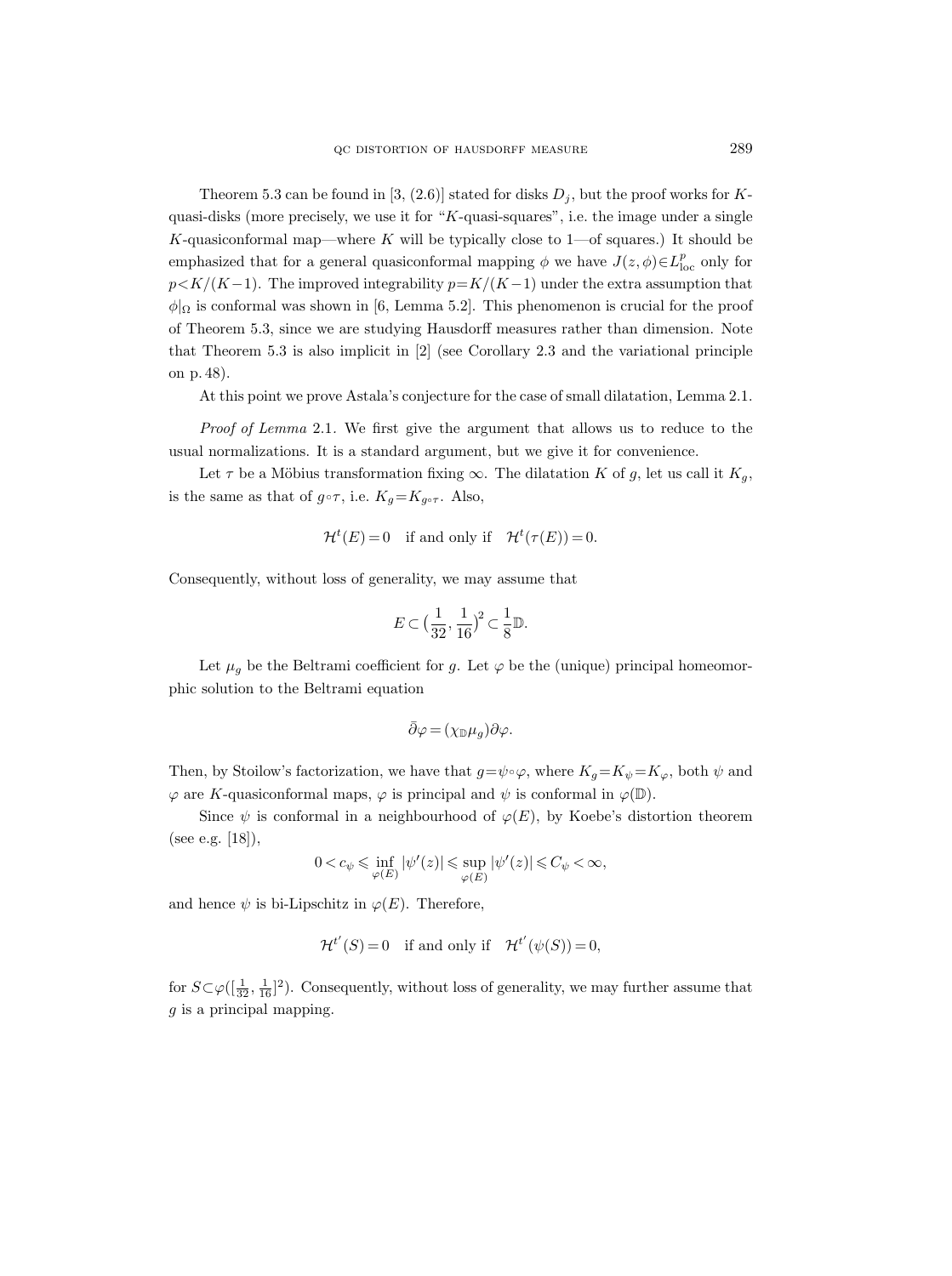Consider  $\varepsilon > 0$  and use Proposition 2.2, with  $m=2$ , to obtain a collection of cubes  $\mathcal{P}=\{P_i\}$  satisfying the conclusions of Proposition 2.2 with respect to the compact set E. Write

$$
\Omega = \left(\bigcup_i P_i\right)^{\!\!\circ}.
$$

Following [2], decompose  $g = \phi \circ f$ , where  $\phi$  and  $f$  are principal K-quasiconformal mappings, f is conformal outside  $\overline{\Omega}$ , and  $\phi$  is conformal in  $f(\Omega) \cup (\mathbb{C}\backslash \mathbb{D})$ . Recall that Lemma 5.2 only applies to quasiconformal mappings with dilatation (by which we mean  $\|\mu\|_{\infty}$  at most  $\varepsilon_0$ . If we assume that the dilatation of g is at most  $\varepsilon_0$ , then the dilatation of  $f$  satisfies the same bound, so that Lemma 5.2 applies to it.

Then, by quasi-symmetry, Theorem 5.3 and Lemma 5.2,

$$
\mathcal{H}_{\infty}^{t'}(gE) \leq \mathcal{H}_{\infty}^{t'}\left(g\left(\bigcup_{i} 12P_{i}\right)\right)
$$
  
\n
$$
\leq \sum_{i} \text{diam}(g(12P_{i}))^{t'}
$$
  
\n
$$
\leq C(K) \sum_{i} \text{diam}(g(P_{i}))^{t'}
$$
  
\n
$$
\leq C(K)\left(\sum_{i} \text{diam}(f(P_{i}))^{t}\right)^{t'/tK}
$$
  
\n
$$
\leq C(K,t)\left(\sum_{i} \ell(P_{i})^{t}\right)^{t'/tK}
$$
  
\n
$$
\leq C(K,t)(\mathcal{H}_{\infty}^{t}(E)+\varepsilon)^{t'/tK}
$$
  
\n
$$
\leq C(K,t)\varepsilon^{t'/tK}.
$$

The parameter  $\varepsilon > 0$  was arbitrary, so the proof of Lemma 2.1 is complete.

Remark 5.20. The proof of Lemma 2.1 actually gives the following quantitative estimate for Hausdorff content. Let  $0 < t < 2$  and

$$
t' = \frac{2Kt}{2 + (K - 1)t}.
$$

Assume that  $f$  is a principal  $K$ -quasiconformal mapping with

$$
\frac{K-1}{K+1} \leqslant \varkappa_0(t),
$$

and let  $E \subset (\frac{1}{32}, \frac{1}{16})^2$  be compact. Then

$$
\mathcal{H}_{\infty}^{t'}(fE) \leqslant C(\varkappa_0(t))\mathcal{H}_{\infty}^{t}(E)^{t'/tK}.
$$
\n(5.21)

 $\Box$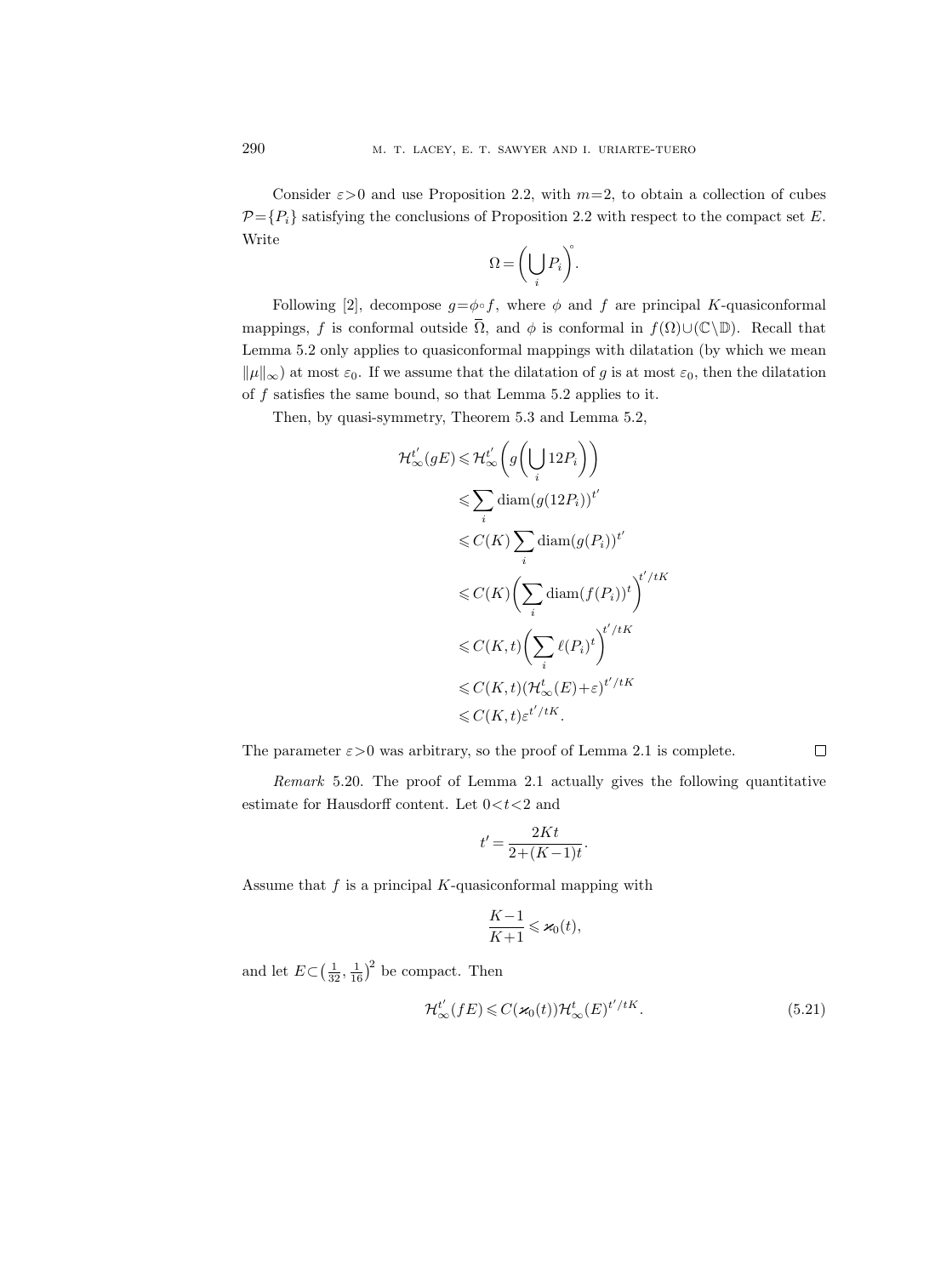We claim that this can be rewritten in the following invariant form. Assume now that  $f$ is a K-quasiconformal mapping with

$$
\frac{K-1}{K+1}\leqslant\varkappa_0(t),
$$

and let  $E$  be a compact set contained in a ball  $B$ . Let  $t$  and  $t'$  be as in (5.21). Then

$$
\frac{\mathcal{H}_{\infty}^{t'}(fE)}{[\text{diam }fB]^{t'}} \leqslant C(\varkappa_0(t)) \bigg(\frac{\mathcal{H}_{\infty}^t(E)}{[\text{diam }B]^{t}}\bigg)^{t'/tK}.
$$
\n(5.22)

Indeed this follows using the method of Corollary 10 in [5] (see also [4]). Finally, for arbitrary  $K > 1$ , iteration of (5.22) (with  $\varkappa_0(t')$  instead of  $\varkappa_0(t)$ ) shows that (5.22) holds with  $C(\varkappa_0(t))$  replaced by  $C(K, t)$ .

#### References

- [1] Ahlfors, L. V., Lectures on Quasiconformal Mappings. University Lecture Series, 38. Amer. Math. Soc., Providence, RI, 2006.
- [2] Astala, K., Area distortion of quasiconformal mappings. Acta Math., 173 (1994), 37–60.
- [3] Astala, K., Clop, A., Mateu, J., Orobitg, J. & Uriarte-Tuero, I., Distortion of Hausdorff measures and improved Painlevé removability for quasiregular mappings. Duke Math. J., 141 (2008), 539–571.
- [4] Astala, K., Iwaniec, T. & Martin, G., Elliptic Partial Differential Equations and Quasiconformal Mappings in the Plane. Princeton Mathematical Series, 48. Princeton University Press, Princeton, NJ, 2009.
- [5] Astala, K., Iwaniec, T. & Saksman, E., Beltrami operators in the plane. Duke Math. J., 107 (2001), 27–56.
- [6] Astala, K. & Nesi, V., Composites and quasiconformal mappings: new optimal bounds in two dimensions. Calc. Var. Partial Differential Equations, 18 (2003), 335–355.
- [7] Bishop, C. J., Distortion of disks by conformal maps. Preprint, 2006.
- [8] FALCONER, K. J., The Geometry of Fractal Sets. Cambridge Tracts in Mathematics, 85. Cambridge University Press, Cambridge, 1986.
- [9] GARCÍA-CUERVA, J. & RUBIO DE FRANCIA, J. L., Weighted Norm Inequalities and Related Topics. North-Holland Mathematics Studies, 116. North-Holland, Amsterdam, 1985.
- [10] Gehring, F. W. & Reich, E., Area distortion under quasiconformal mappings. Ann. Acad. Sci. Fenn. Math., 388 (1966), 15.
- [11] Iwaniec, T. & Martin, G., Quasiconformal mappings and capacity. Indiana Univ. Math. J., 40 (1991), 101–122.
- [12] LEHTO, O., Univalent Functions and Teichmüller Spaces. Graduate Texts in Mathematics, 109. Springer, New York, 1987.
- [13] Mattila, P., Geometry of Sets and Measures in Euclidean Spaces. Cambridge Studies in Advanced Mathematics, 44. Cambridge University Press, Cambridge, 1995.
- [14] Mori, A., On an absolute constant in the theory of quasi-conformal mappings. J. Math. Soc. Japan, 8 (1956), 156–166.
- [15] MUSCALU, C., TAO, T. & THIELE, C., Multi-linear operators given by singular multipliers. J. Amer. Math. Soc., 15 (2002), 469–496.